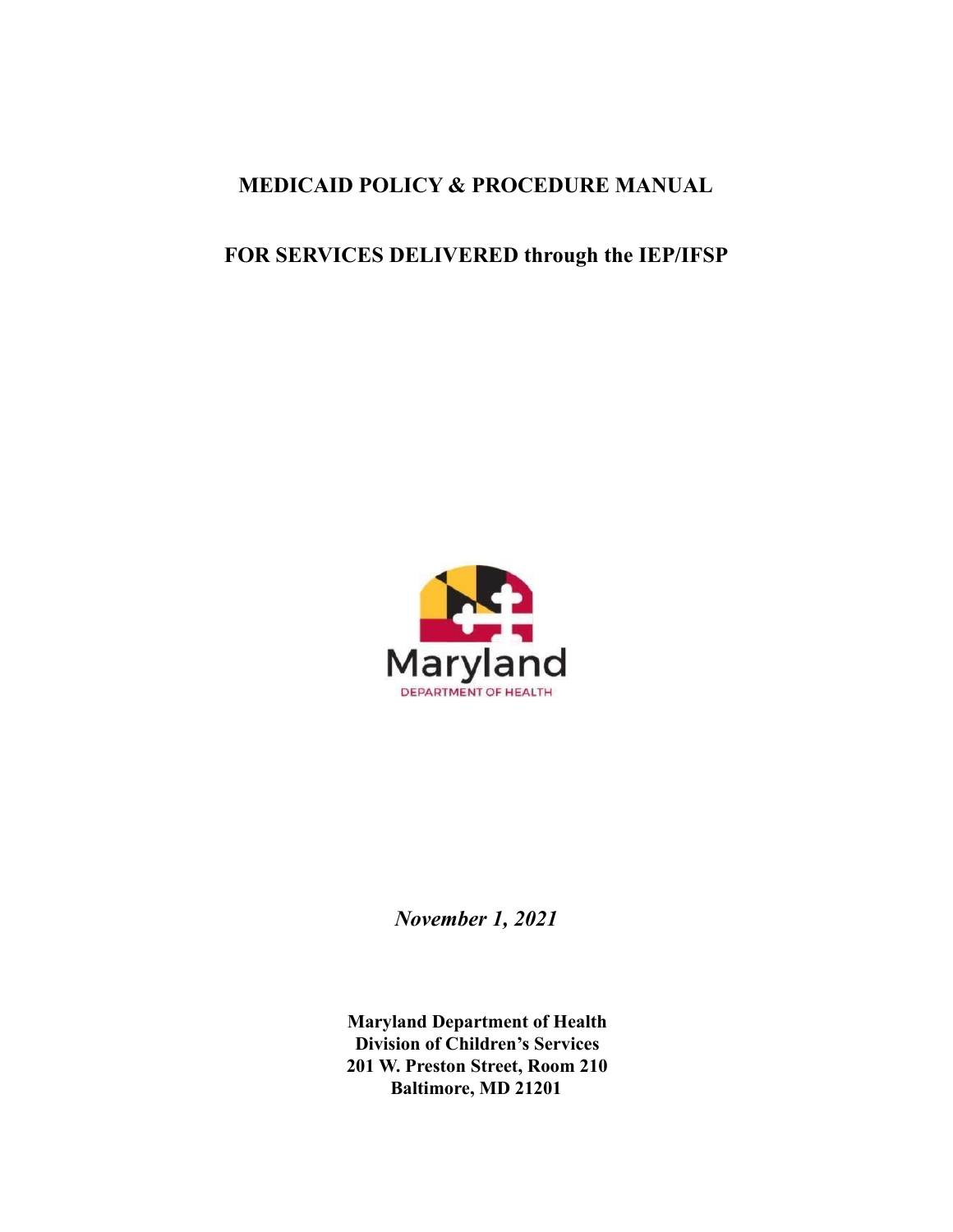Table of Contents

| <b>PURPOSE AND OVERVIEW</b>                                            | $\overline{\mathbf{4}}$ |
|------------------------------------------------------------------------|-------------------------|
| <b>DEFINITIONS</b>                                                     | $\overline{\mathbf{4}}$ |
| <b>PROGRAM SUPPORTS</b>                                                | 6                       |
| <b>Autism Waiver Service Coordination Services</b>                     | 6                       |
| Data Match                                                             | 6                       |
| <b>Eligibility Verification System (EVS)</b>                           | $\overline{7}$          |
| <b>Health Insurance Portability Accountability Act of 1996 (HIPAA)</b> | 7                       |
| <b>National Provider Identifier (NPI)</b>                              | 7                       |
| <b>Provider Enrollment</b>                                             | 7                       |
| <b>Provider Revalidation</b>                                           | 8                       |
| <b>SERVICE DESCRIPTIONS AND PROCEDURE CODES</b>                        | 8                       |
| <b>Service Coordination</b>                                            | 8                       |
| Initial IEP or IFSP                                                    | 8                       |
| <b>IEP/IFSP Review</b>                                                 | 8                       |
| <b>IEP/IFSP Ongoing Service Coordination</b>                           | 9                       |
| <b>HEALTH RELATED SERVICES</b>                                         | 10                      |
| EPSDT School Health-Related or Early Intervention Services             | 10                      |
| <b>Audiology Services</b>                                              | 10                      |
| <b>Psychological Services</b>                                          | 10                      |
| <b>Nursing Services</b>                                                | 10                      |
| <b>Nutrition Services</b>                                              | 11                      |
| <b>Occupational Therapy Services</b>                                   | 11                      |
| <b>Physical Therapy Services</b>                                       | 11                      |
| Speech Language Pathology Services                                     | 11                      |
| Therapeutic Behavior Services                                          | 11                      |
| <b>Transportation Services</b>                                         | 12                      |
| <b>DOCUMENTATION REQUIREMENTS</b>                                      | 12                      |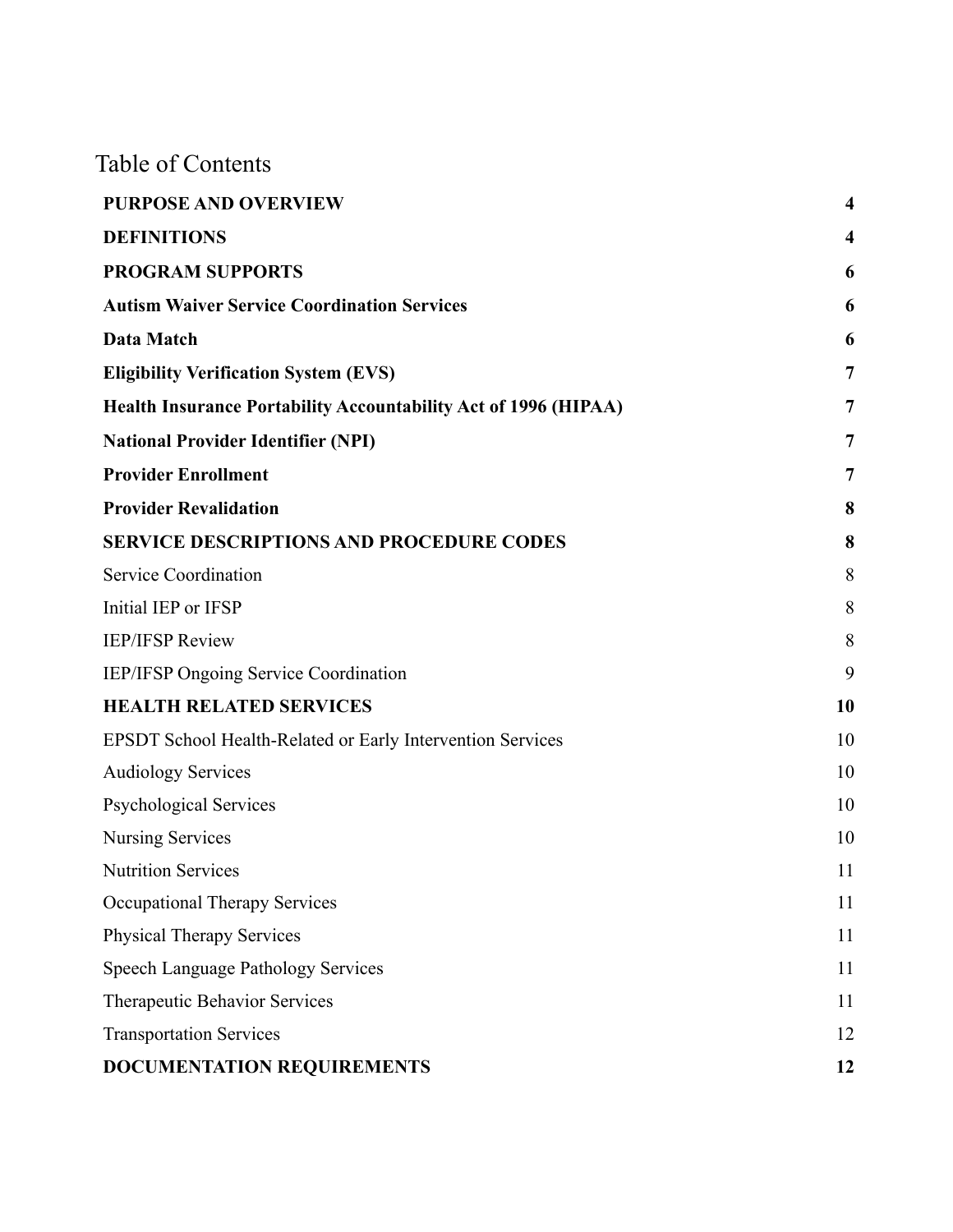| <b>AUDIT REQUIREMENTS</b>                                                                              | 14 |
|--------------------------------------------------------------------------------------------------------|----|
| <b>INSTRUCTIONS ON RECOVERY/REFUND PROCESS</b>                                                         | 15 |
| (RETURNING FUNDS TO MEDICAID)                                                                          | 15 |
| <b>CORRECTIVE ACTION PLAN</b>                                                                          | 15 |
| <b>SELF-MONITORING PROCESS</b>                                                                         | 15 |
| <b>BILLING GUIDELINES</b>                                                                              | 16 |
| <b>Billing Limitations</b>                                                                             | 16 |
| Third Party Insurance                                                                                  | 17 |
| <b>Parental Consent</b>                                                                                | 17 |
| <b>Claims Submission</b>                                                                               | 17 |
| <b>IEP/IFSP HEALTH-RELATED SERVICE PROCEDURE CODES &amp; FEE SCHEDULE</b><br><b>EFFECTIVE 11/01/21</b> | 18 |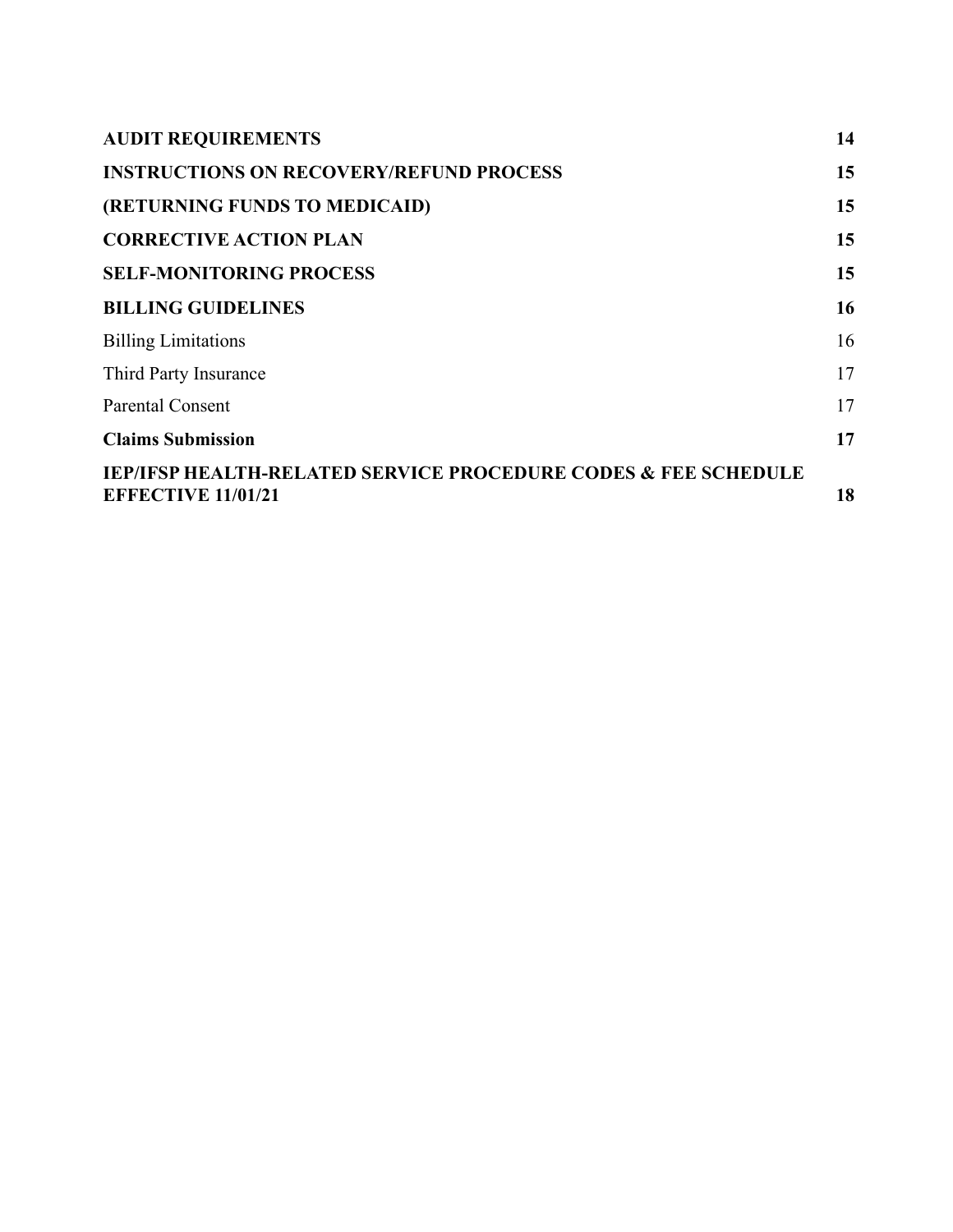## **PURPOSE AND OVERVIEW**

<span id="page-3-0"></span>These instructions are to be used by school health-related and health-related early intervention service providers.

The Maryland State Department of Education and the Maryland Department of Health (the Department) established an Interagency Medicaid Monitoring Team (IMMT) in 2000 to provide technical assistance and monitor the delivery of Individualized Education Program (IEP) and Individualized Family Service Plan (IFSP) services provided by local school systems (LSS), local lead agencies (LLA), and non-public schools. The goal of the IMMT is to facilitate and monitor compliance with COMAR 10.09.25, COMAR 10.09.36, COMAR 10.09.40, COMAR 10.09.50, and COMAR 10.09.52.

#### **COMAR References**

| $\mathcal{COMAR}$ 10.09.25 | Transportation Services Under the IDEA                             |
|----------------------------|--------------------------------------------------------------------|
| COMAR 10.09.36             | General Medical Assistance Provider Participation Criteria         |
| $\mathcal{COMAR}$ 10.09.40 | <b>Early Intervention Services Case Management</b>                 |
| COMAR 10.09.50             | <b>EPSDT School and Health-Related Early Intervention Services</b> |
| COMAR 10.09.52             | Service Coordination for Children with Disabilities                |

## <span id="page-3-1"></span>**DEFINITIONS**

- 1) **Department** The Maryland Department of Health, which is the single State agency designated to administer the Maryland Medical Assistance Program pursuant to Title XIX of the Social Security Act, 42 U.S.C. §1396 et seq.
- 2) **Early and Periodic Screening, Diagnosis, and Treatment (EPSDT) -** Comprehensive and preventive health care, and other diagnostic and treatment services that are necessary to correct or ameliorate defects and physical and mental illnesses in children younger than 21 years old, pursuant to 42 CFR §441.50 et seq., as amended.
- 3) **Eligibility Verification System (EVS)** A web and telephone inquiry system that enables providers to verify Medicaid eligibility.
- 4) **Health Insurance Portability and Accountability Act (HIPAA)** the Health Insurance Portability and Accountability Act, a federal law enacted on August 21, 1996, whose purpose is to improve the efficiency and effectiveness of the health care system by standardizing the electronic exchange of administrative and financial data, provide security requirements for transmitted information, and protect the privacy of identifiable health information.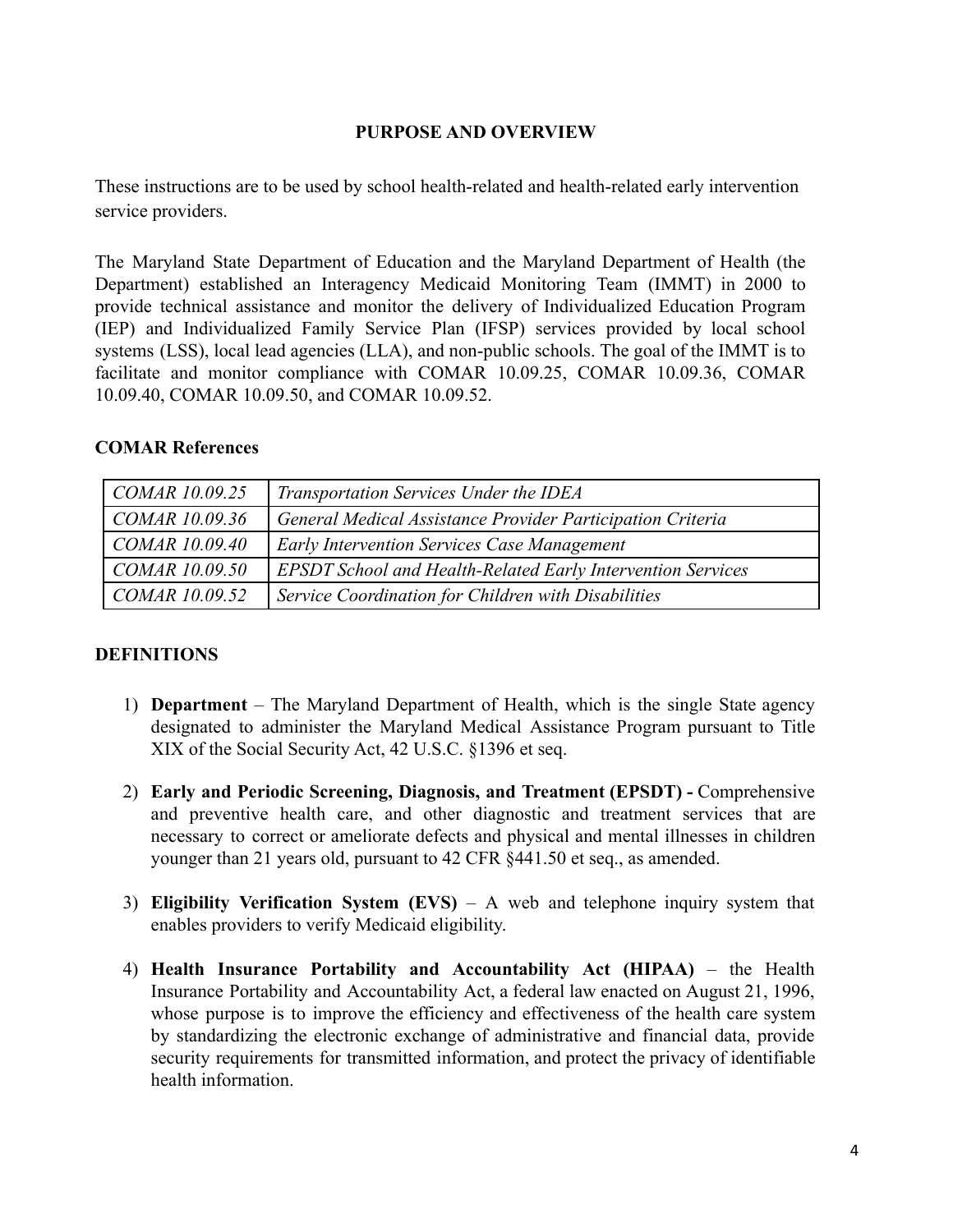- 5) **Individuals with Disabilities Education Act (IDEA) –** The Individuals with Disabilities Act was passed by Congress in 1990 and ensures that all children with disabilities are entitled to a free appropriate public education to meet their unique needs and prepare them for further education, employment, and independent living**.**
- 6) **Individualized Education Program (IEP)** A written description of special education and related services developed by the IEP team to meet the individual needs of a child.
- 7) **Individualized Education Program (IEP) Team** A group convened and conducted by a provider to develop a participant's IEP, which is composed of a child's parent or parents, the child's teacher, and relevant service providers.
- 8) **Individualized Family Services Plan (IFSP)** A written plan for providing early intervention and other services to an eligible child and his/her family.
- 9) **Individualized Family Services Plan (IFSP) Team** A group convened and conducted by a provider to develop a participant's IFSP, which is composed of a child's parent or parents, the child's service coordinator, and relevant service providers.
- 10) **Local Health Department (LHD)** A public health services agency in each county and Baltimore City, which receives State and local government funding to ensure that basic public health services in the areas of personal and environmental health are available in each jurisdiction.
- 11) **Local Lead Agency (LLA)** An agency designated by the local governing authority in each county and Baltimore City to administer the interagency system of early intervention services under the direction of the Maryland State Department of Education in accordance with Education Article, §8-416, Annotated Code of Maryland.
- 12) **Local School System (LSS) –** Any of the 24 public school systems in Maryland responsible for providing public elementary or secondary education.
- 13) **Managed Care Organization (MCO)** A healthcare organization that provides services to Medicaid participants in Maryland. The organization contracts with a network of providers to provide covered services to its enrollees. Each MCO is responsible to provide or arrange for the full range of health care services.
- 14) **Maryland State Department of Education (MSDE)** The State agency responsible for ensuring that all children with disabilities residing in the State are identified, assessed, and provided with a free, appropriate public education consistent with State and federal laws.
- 15) **Medically necessary** A service or benefit that is:
	- a. Directly related to diagnostic, preventive, curative, palliative, rehabilitative, or ameliorative treatment of an illness, injury, disability, or health condition;
	- b. Consistent with currently accepted standards of good medical practice; the most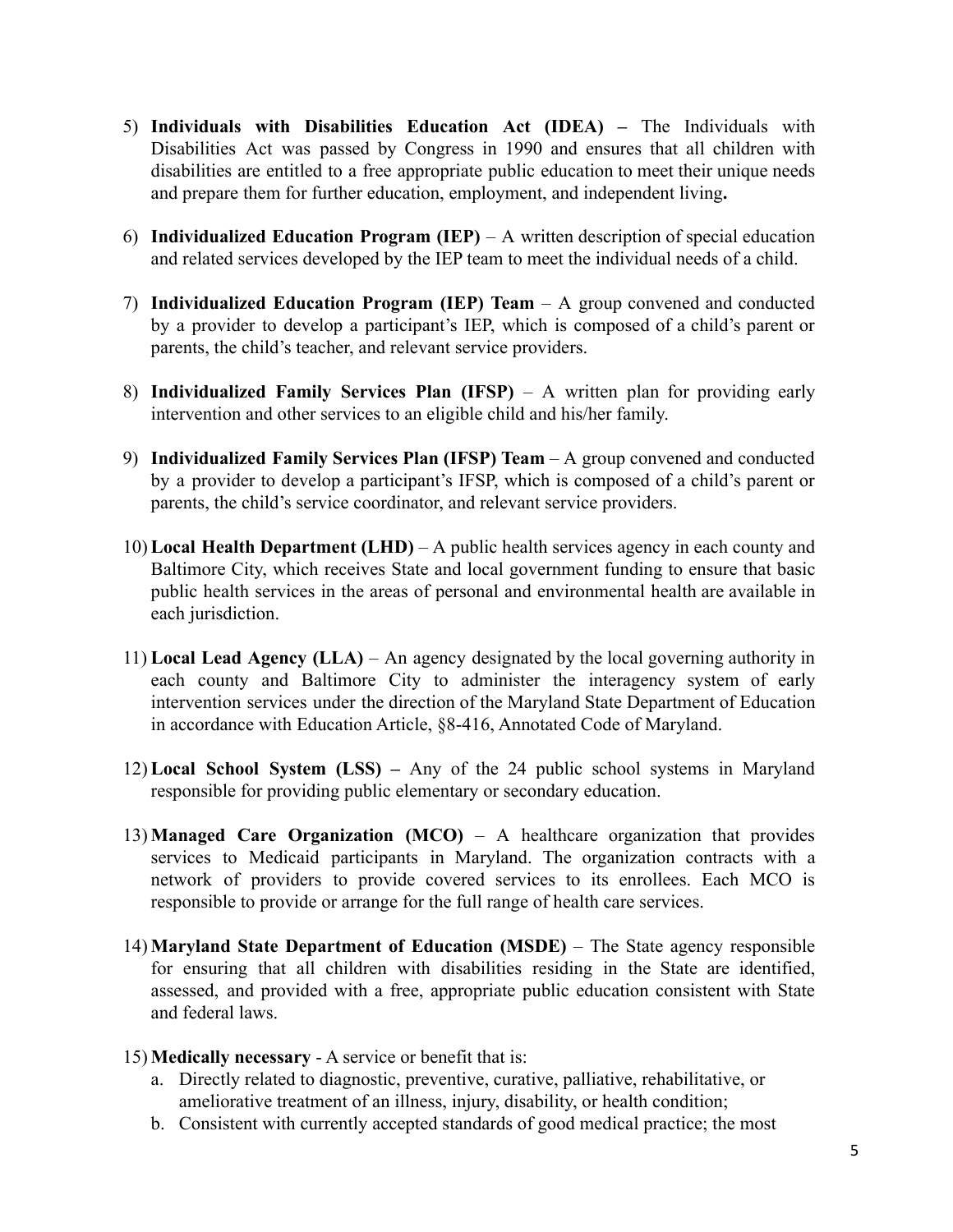cost-efficient service that can be provided without sacrificing effectiveness or access to care; and

- c. Not primarily for the convenience of the consumer, the consumer's family, or provider.
- 16) **Nursing Care Plan –** A plan developed by a registered nurse, prescribed by the child's primary care provider (physician or nurse practitioner), that identifies the child's diagnosis and needs, the goals to be achieved, and the interventions required to treat the child's medical condition. The Nursing Care Plan **must be reviewed every 60 days**.
- 17) **Participant** A Medical Assistance participant who is eligible for and receives health related services in an IEP or health related early intervention services in an IFSP and is under 21 years of age (eligibility ends on the  $21<sup>st</sup>$  birthday).
- 18) **Program -** The Medical Assistance Program as defined in COMAR 10.09.36.01.
- 19) **Provider** A local school system, local lead agency, State-operated education agency, or State-supported education agency, which meets the conditions for participation as defined in COMAR 10.09.50 to provide health related services in an IEP or health related early intervention services in an IFSP.
- 20) **Service Coordinator** An individual who assists participants in gaining access to needed medical, social, educational, and other services as indicated in the child's IEP/IFSP by providing service coordination. The service coordinator must meet the requirements outlined in COMAR 10.09.52.03C and 10.09.40.03C.
- 21) **Service Coordination** Case management services that assist participants in gaining access to needed medical, social, educational, and other services as indicated on the child's IEP/IFSP. It includes communication with the family on the child's progress towards the IEP/IFSP goals.
- 22) **Telehealth** The delivery of medically necessary services to a patient at an originating site by distant site provider, through the use of technology-assisted communication.

## <span id="page-5-0"></span>**PROGRAM SUPPORTS**

## <span id="page-5-1"></span>**Autism Waiver Service Coordination Services**

Autism Waiver (AW) Service Coordination is covered under EPSDT and is billed the same as typical ongoing service coordination at rates identified on the attached Provider's Fee Schedule. Specific requirements pertinent to the AW are found in the AW Service Coordination handbook and training materials. Please contact the Autism Waiver Liaison at 410-767-7497 or 410-767-0258 for more information.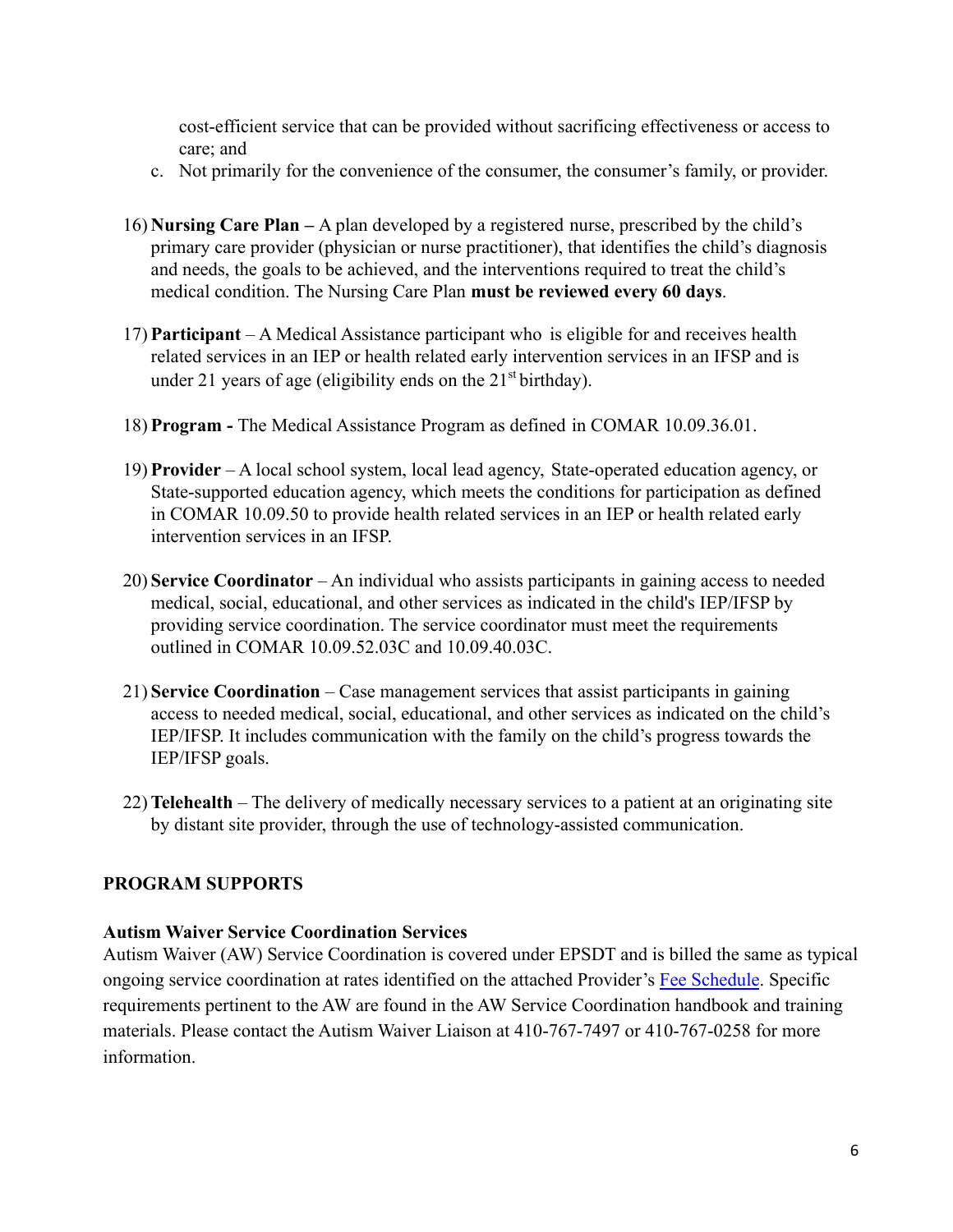### <span id="page-6-0"></span>**Data Match**

The Maryland Department of Health's (the Department) Medical Assistance Program and the Maryland State Department of Education (MSDE) have a special agreement to exchange information for the purpose of identifying Medical Assistance participants who received healthrelated services identified on the child's IEP/IFSP. The school system receives the list of students to determine who is covered and bills the Department for the services rendered to the Medicaid participant. The data match is a quick and easy way to determine the participant's eligibility status. However, there is no guarantee that the individual is eligible on the day a service was rendered. An eligibility check should be completed to verify the child is eligible on the date of service.

## <span id="page-6-1"></span>**Eligibility Verification System (EVS)**

The Eligibility Verification System (EVS) is a web and telephone inquiry system that enables health care providers to quickly verify a Medicaid participant's current eligibility status. Medicaid eligibility should be verified on EACH DATE OF SERVICE prior to rendering services. If the MA number is not available on the date of service, EVS can identify the number by using the participant's social security number and the first two letters of the last name. Although Medicaid eligibility validation via the Program's EVS system is not required, it is to your advantage to do so to prevent the rejection of claims for services rendered to a canceled/non-eligible participant. Before rendering a Medicaid service, verify the participant's eligibility on the date of service via the Program's Eligibility Verification System (EVS) at **1- 866-710-1447**. The provider must be enrolled in *[eMedicaid](https://encrypt.emdhealthchoice.org/emedicaid/)* in order to access the web EVS system.

For additional information view the EVS website at <https://encrypt.emdhealthchoice.org/emedicaid/> or contact 410-767-5340 for provider support. If you need additional EVS information, please contact the Provider Relations Unit at 410-767-5503 or 800-445-1159. Additionally, Provider Relations may be able to assist you in acquiring eligibility information. **You must have your provider number as well as pertinent participant information in order to obtain assistance from Provider Relations.**

A participant who is enrolled with an MCO under HealthChoice is eligible for school health-related or health-related early intervention services that are documented on an IEP/IFSP. **These services are billed directly to Medicaid and not to the MCO.**

## <span id="page-6-2"></span>**Health Insurance Portability Accountability Act of 1996 (HIPAA)**

HIPAA requires that standard electronic health transactions be used by health plans, including private, commercial, Medicaid and Medicare, healthcare clearinghouses and health care providers. The intent of the law is to allow providers to meet the data needs of every insurer electronically with one billing format using health care industry standard sets of data and codes. More information on HIPPA can be found at: <https://www.hhs.gov/hipaa/for-professionals/index.html>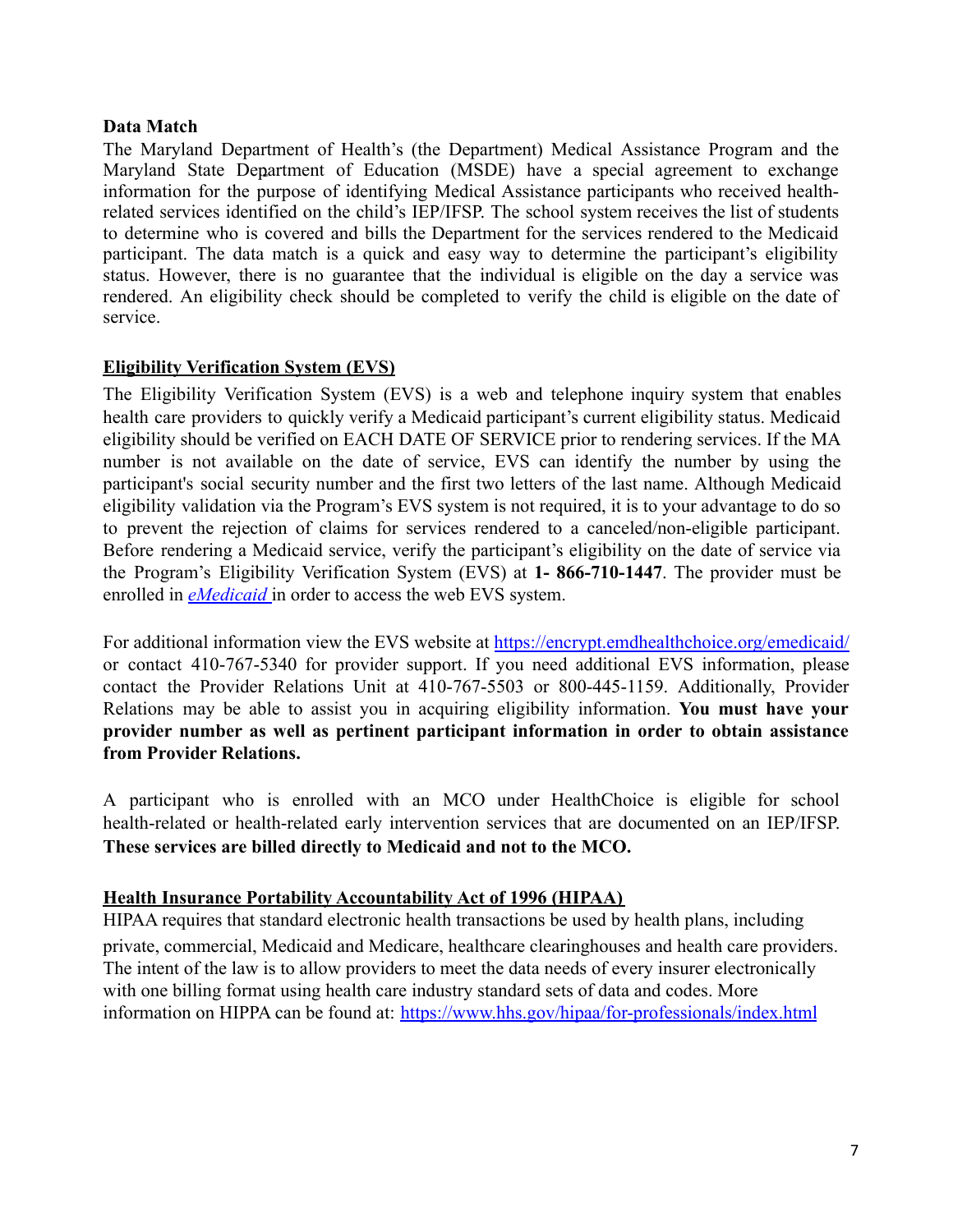## <span id="page-7-0"></span>**National Provider Identifier (NPI)**

Since July 30, 2007, all health care providers who perform medical services have been required to have an NPI. It is a unique 10 digit, numerical identifier that does not expire or change. It is administered by CMS and is required by HIPAA.

Apply for an NPI by using the web-based application process via the National Plan and Provider Enumeration System (NPPES) at *<https://nppes.cms.hhs.gov/NPPES/Welcome.do>*. You should use the NPI as the primary identifier and your Medicaid Provider number as the secondary identifier on all paper and electronic claims.

## <span id="page-7-1"></span>**Provider Enrollment**

Any providers delivering services through the IEP/IFSP to Medicaid participants must be enrolled and in an active status as a Maryland Medicaid provider prior to rendering services. If you are not currently enrolled as a Maryland Medicaid provider and wish to do so, please utilize the Department's electronic Provider Revalidation and Enrollment Portal ([ePREP\)](https://eprep.health.maryland.gov/sso/login.do?).

#### <span id="page-7-2"></span>**Provider Revalidation**

All Medicaid providers must revalidate (submit a new MA application and supporting documentation) with Maryland Medicaid at least every five years.

Maryland Medicaid will send a notice via ePREP notifications if the provider already has an account in [ePREP](https://eprep.health.maryland.gov/sso/login.do?) to prompt the provider to enter ePREP and submit a revalidation application. Providers will not be notified by mail for revalidation unless the provider has never created an ePREP. account.

For detailed instructions on the provider enrollment and revalidation process, please refer to [https://mmcp.health.maryland.gov/Pages/ePREP.aspx.](https://mmcp.health.maryland.gov/Pages/ePREP.aspx)

## **SERVICE DESCRIPTIONS AND PROCEDURE CODES**

## <span id="page-7-4"></span><span id="page-7-3"></span>**Service Coordination**

*IFSP COMAR 10.09.40 & IEP COMAR 10.09.52*

See the Fee Schedule at the back of this manual for specific service coordination codes.

## <span id="page-7-5"></span>**Initial IEP or IFSP**

For the initial IEP or IFSP, providers may bill one unit of service per lifetime for IEP and one unit of service per lifetime for IFSP. The code used for the initial IEP or IFSP is T1023- TG.

The initial IEP/IFSP consists of convening and conducting an IEP/IFSP team meeting to perform an assessment, and review outcomes to determine eligibility for specialized instruction and the need to develop an initial IEP/IFSP.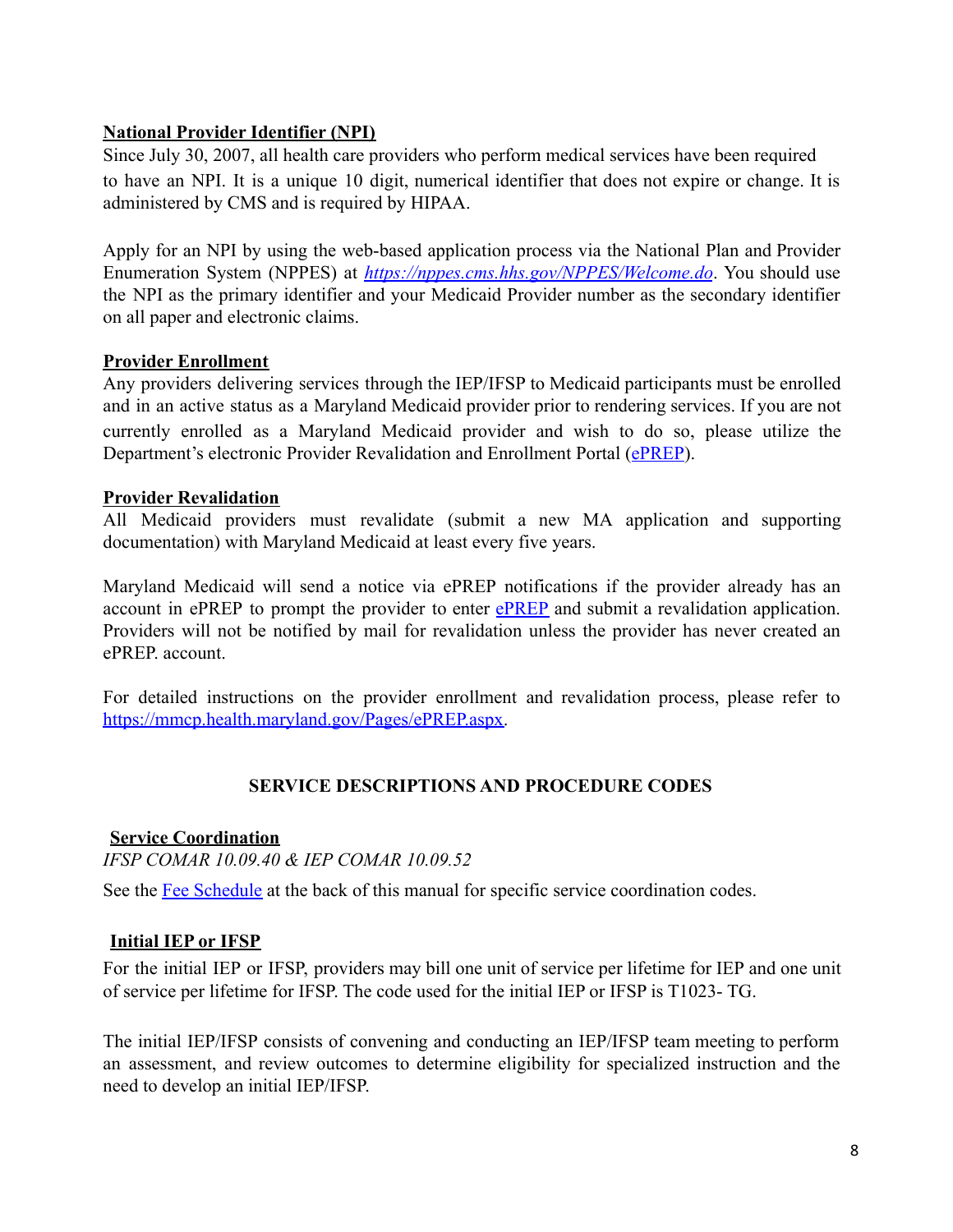The IEP/IFSP identifies the participant's needs for early intervention, medical, mental health, social, educational, financial assistance, counseling, and other support services; responsibilities and rights of the participant and the family; provider's responsibilities, and resources available to provide the needed services. Parents must be invited, in writing, 10 days in advance of the meeting, unless it is an expedited meeting.

A Medicaid consent form for service coordination, which includes the name of the service coordinator **must be signed** by the participant's parent (or by the student if 18 years or older and competent) and must be on file prior to billing for this service. It is suggested that a signed Medicaid consent be on file for all participants (Non-Medical Assistance & Medical Assistance covered) receiving service coordination so that if a non-Medical Assistance covered participant gains Medical Assistance eligibility, back billing would be able to take place for services rendered during the eligibility certification period (up to the previous 12 months). It is also suggested that a backup case manager be identified on the consent form.

#### <span id="page-8-0"></span>**IEP/IFSP Review**

A unit of service is defined as an interim or annual IEP/IFSP review, as evidenced by a signed, revised IEP/IFSP. The code used for the interim or annual IEP or IFSP is T1023.

The IEP/IFSP Annual Review consists of a completed annual IEP/IFSP review and at least one contact with the participant or the participant's family, on the participant's behalf. The covered services include convening and conducting an IEP/IFSP team meeting to perform a reassessment of the participant's status and service needs, and review and revise, as necessary, the participant's IEP/IFSP.

If during the interim review it is determined that a revised IEP/IFSP was not required, then the IEP/IFSP team meeting's records must include documentation that a meeting took place in which there was participation by at least two different disciplines and at least one contact by the service coordinator or IEP/IFSP team in person, face-to-face, by telephone, or by written progress notes or log with the participant or the participant's parent, on the participant's behalf.

The interim review, for an IEP, cannot be billed more than **three (3) times** in a calendar year (including emergency reviews). The interim review, for an IFSP, cannot be billed more than **two times** in a calendar year. The interim review cannot be billed more than once in any given month. **Additionally, it cannot be billed in conjunction with ongoing service coordination (both cannot be billed for the same month) unless a subsequent review is documented as an emergency.** If an IEP/IFSP review takes more than one meeting to complete, the Program will only make payment for the meeting during which the IEP/IFSP was signed. The covered services include convening and conducting an IEP/IFSP team meeting to perform a reassessment of the participant's status and service needs and to review and revise, as necessary, the participant's IEP/IFSP.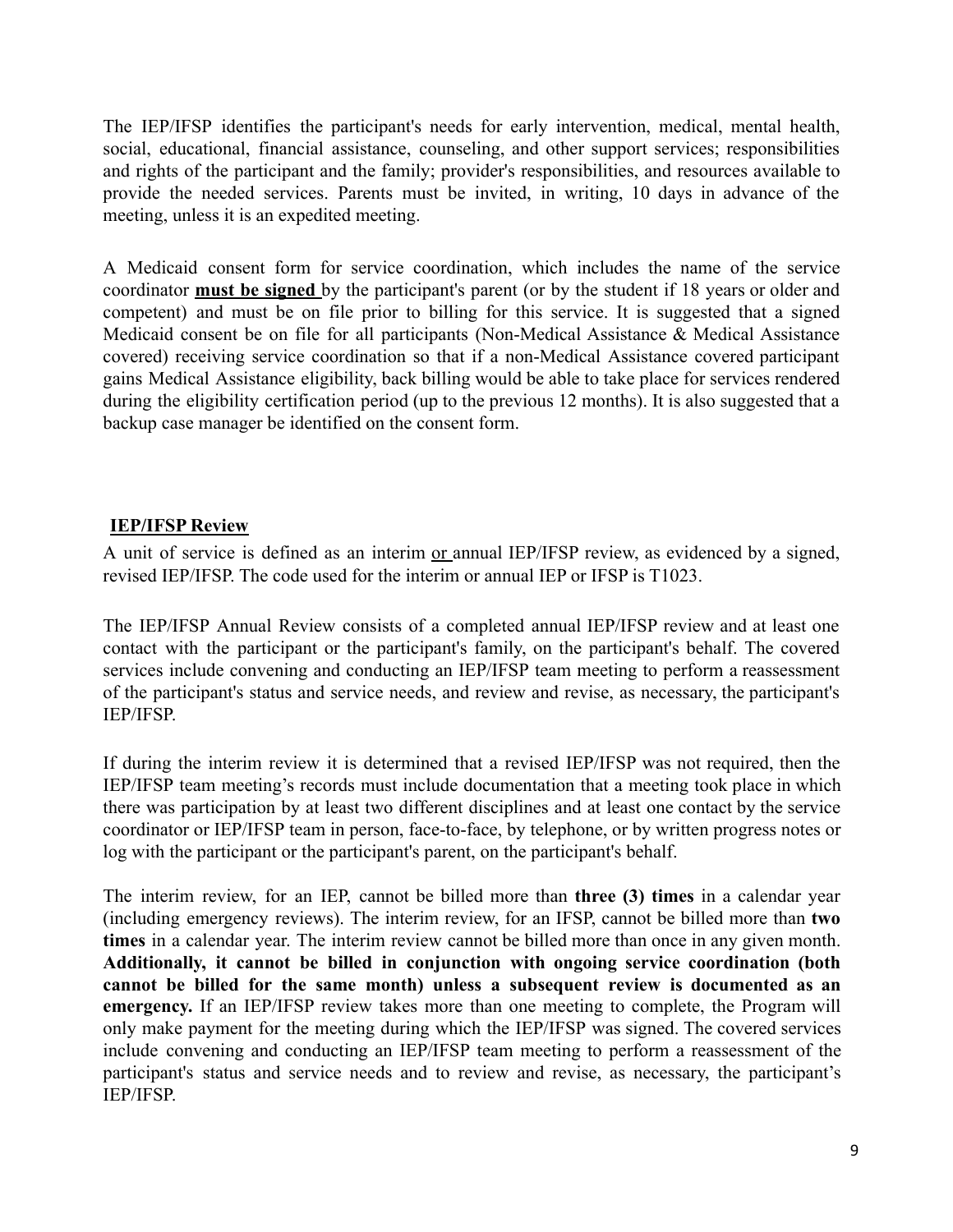**If a subsequent review is required after ongoing service coordination has already been provided to the participant, there must be documentation on file to reflect each emergency review.**

**NOTE**: Parents must receive a written request to attend the Initial and the Interim/Annual IEP/IFSP Review.

### <span id="page-9-0"></span>**IEP/IFSP Ongoing Service Coordination**

A provider may bill one unit per month for the ongoing service coordination for IEP/IFSP services. The initial IEP/IFSP (T1023-TG) and the interim or annual review (T1023) cannot be billed in the same month as the IEP/IFSP ongoing service coordination. The code used for the ongoing service coordination for the IEP/IFSP is T2022.

Service Coordination is a continuum of services provided during the month. To bill MA for service coordination, at least one (l) contact per month must be conducted and sufficiently documented by the service coordinator. The contact may be in person, face-to-face, by telephone or in writing, with participant or parent/guardian, on the participant's behalf, related to the child's IEP. For IFSP the contact may be in person, face-to-face, or by telephone, with the participant's family, on the participant's behalf. If there is a changes of service coordination provider, the parent must be notified in writing. Billing for new service coordination cannot be submitted until this is complete. Please note that a new Medicaid consent form is **not** necessary for this process.

Service coordination **may not be provided** directly to children under 6 years old without a parent present, since it is uncertain if the child would benefit from the service.

**NOTE**: The parents must be notified in writing when there is a change in the Service Coordinator. **NOTE**: Text messaging does not meet the requirements for delivery and reimbursement of IEP/IFSP Service Coordination.

## <span id="page-9-1"></span>**HEALTH RELATED SERVICES**

#### <span id="page-9-2"></span>**EPSDT School Health-Related or Early Intervention Services**

*COMAR 10.09.50*

The following services must be provided according to the requirements detailed below when the service is addressed in an IEP/IFSP. See the Fee Schedule at the end of this manual for specific health-related service codes.

#### <span id="page-9-3"></span>**Audiology Services**

Audiology services must be delivered by a licensed audiologist. These services may include an evaluation, identification of auditory impairments and treatment.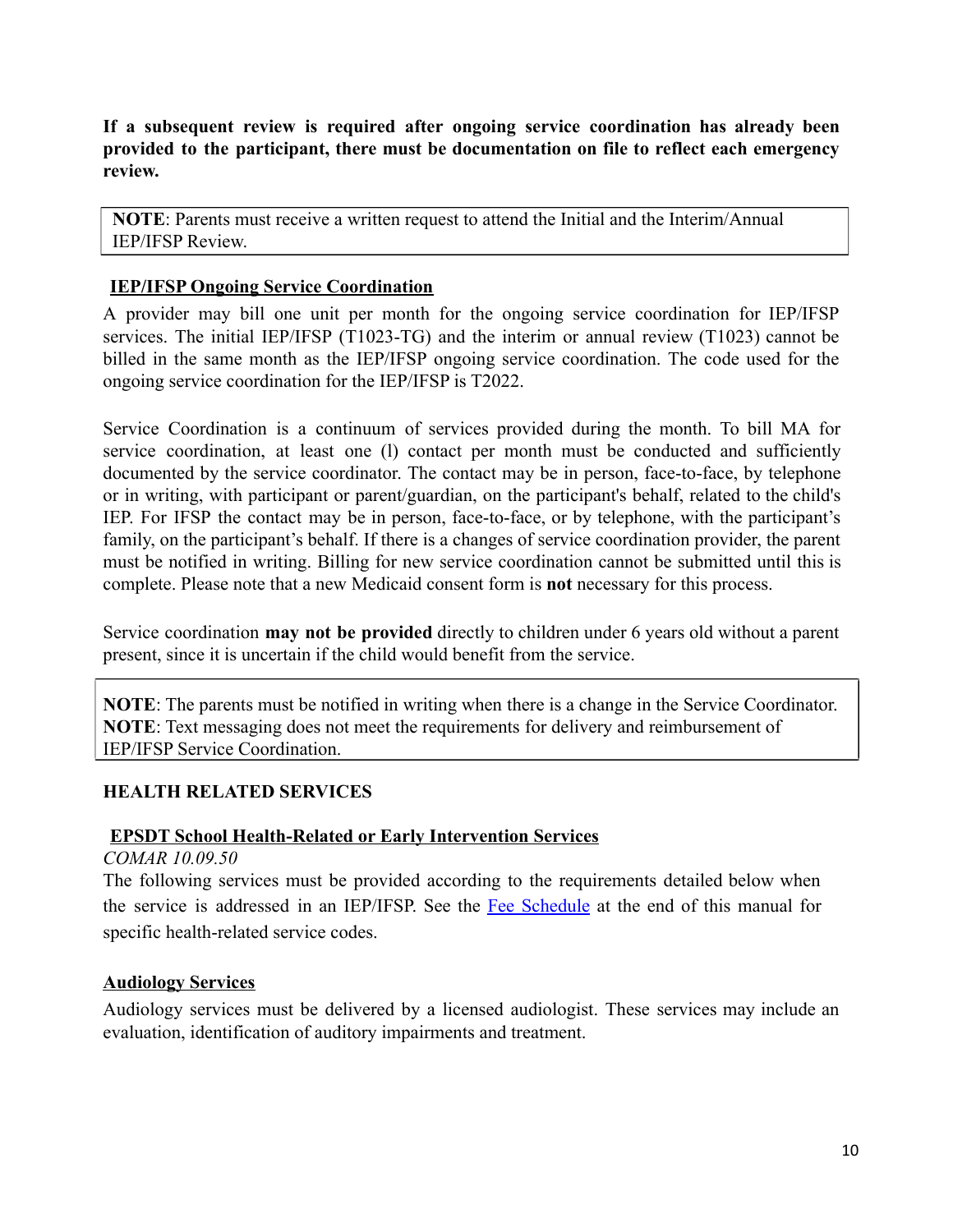## <span id="page-10-0"></span>**Psychological Services**

Psychological, counseling, and social work services must be delivered by a licensed mental health professional. These services consist of the evaluation, diagnosis, and treatment of emotional and behavioral problems, including counseling of parents and parent training when the participant is present, as necessary to achieve an IEP/IFSP goal.

Licensed lesser qualified professionals (i.e. LMSWs, LGPCs) who provide psychological services require supervision. Please see the Documentation Requirement section of this manual for more guidance on the documentation required for services rendered by a licensed lesser qualified professional.

## <span id="page-10-1"></span>**Nursing Services**

Nursing services, which are determined to be medically necessary in order for the participant to benefit from educational or early intervention services, must be performed by a licensed nurse (RN or LPN). In order for these services to be covered, they must:

- Be related to an identified health problem;
- Be ordered by a licensed prescriber;
- Be indicated in the nursing care plan, which is reviewed at least every 60 days or more frequently when the child's medical condition changes;
- Require the judgment, knowledge, and skills of a licensed nurse; and
- Include the NPI of the referring prescriber on the claim.

## **Nursing Services Do Not Include:**

- Routine assessments of participants whose medical condition is stable**,** unless the assessment is ordered and listed in the IEP/IFSP and leads to an intervention or change in the nursing care plan;
- Administration of medications;
- Supervision of interventions that the child is able to perform independently;
- Health screens;
- Health education, except one-on-one training regarding self-management of the child's medical condition;
- First aid interventions;
- Services not deemed medically necessary at the time of the initial assessment or the most recent nursing care plan review; or
- Delegation of any services.

## <span id="page-10-2"></span>**Nutrition Services**

Nutrition services must be delivered by a licensed nutritionist or dietitian. Nutrition services include nutrition assessments and evaluations, the development and monitoring of appropriate plans to address the nutritional needs of the participant and making referrals to appropriate community resources to achieve the nutrition goals identified in the IEP/IFSP.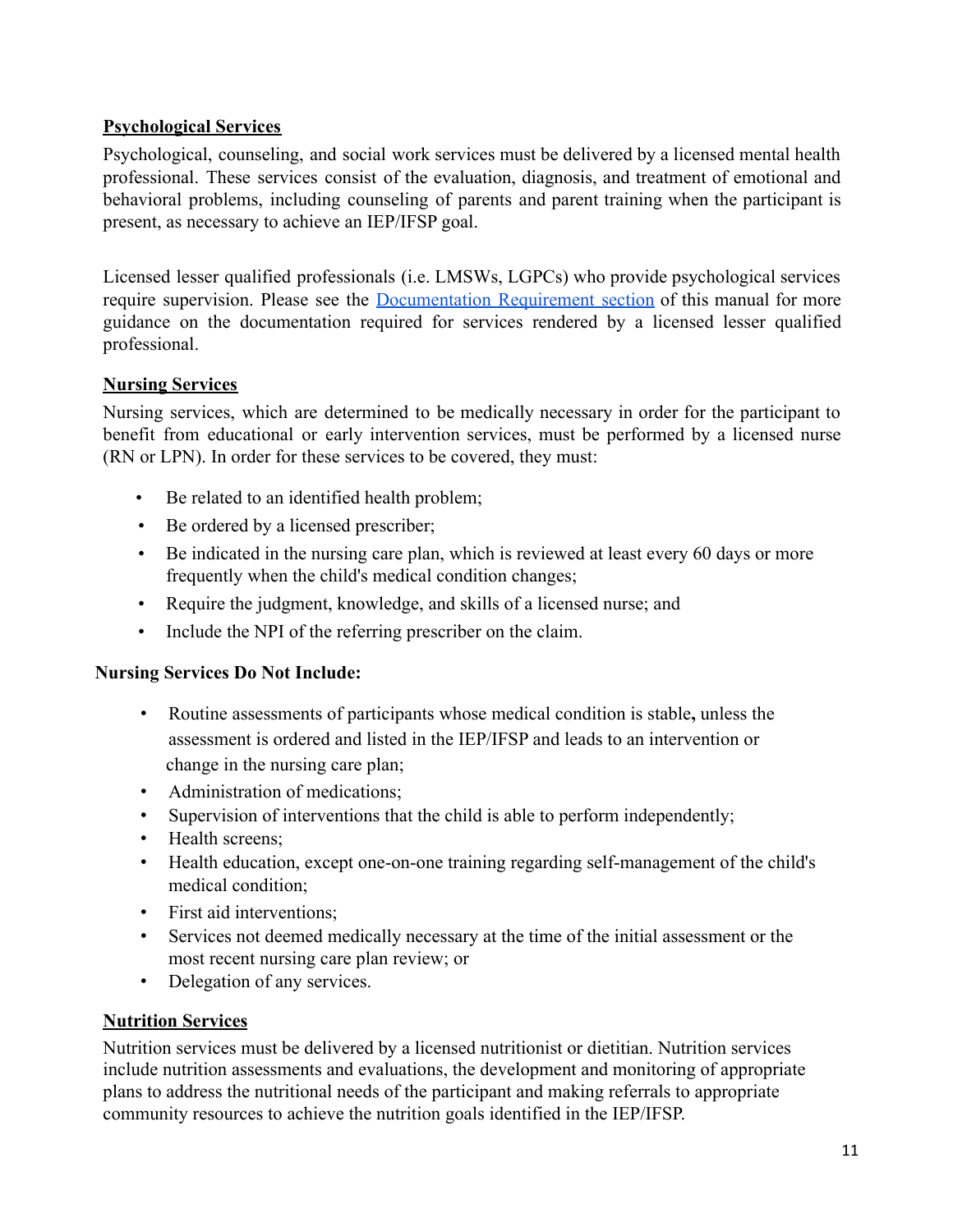## <span id="page-11-0"></span>**Occupational Therapy Services**

Occupational therapy services include any screenings, evaluations or treatments delivered by a licensed occupational therapist, or treatments delivered by licensed occupational therapy assistant.

Licensed lesser qualified professionals (i.e. COTAs) who provide OT services require supervision. Please see the Documentation Requirement section of this manual for more guidance on the documentation required for services rendered by a licensed lesser qualified professional.

## <span id="page-11-1"></span>**Physical Therapy Services**

Physical therapy services include evaluations or treatments delivered by a licensed physical therapist, or treatments delivered by a physical therapy assistant.

Licensed lesser qualified professionals (i.e. PTAs) who provide PT services require supervision. Please see the Documentation Requirement section of this manual for more guidance on the documentation required for services rendered by a licensed lesser qualified professional.

## <span id="page-11-2"></span>**Speech Language Pathology Services**

Speech language pathology services include evaluations, diagnosis, or treatments delivered by a licensed speech language pathologist, or treatments delivered by a licensed speech language pathology assistant. A speech language pathologist with a limited license who is completing his/her clinical fellowship year can provide and bill both evaluations and treatment, and does not require supervision.

Licensed lesser qualified professionals (i.e. SLPAs) who provide SLP services require supervision. Please see the Documentation Requirement section of this manual for more guidance on the documentation required for services rendered by a licensed lesser qualified professional.

## <span id="page-11-3"></span>**Therapeutic Behavior Services**

Therapeutic behavior services are one-to-one rehabilitative services, delivered by a therapeutic behavioral aide, using appropriate methods of preventing or decreasing maladaptive behaviors for a Medicaid participant. The therapeutic behavioral aide must be supervised by a licensed physician or licensed mental health professional and receive annual training in the principles of behavioral management and appropriate methods of preventing or decreasing maladaptive behaviors.

Lesser qualified professionals (i.e. TBAs) who provide therapeutic behavioral aide services require supervision. Please see the Documentation Requirement section of this manual for more guidance on the documentation required for services rendered by a lesser qualified professional.

## <span id="page-11-4"></span>**Transportation Services**

The following are covered transportation services:

• Transportation to or from a school where a Medicaid covered IDEA service is provided;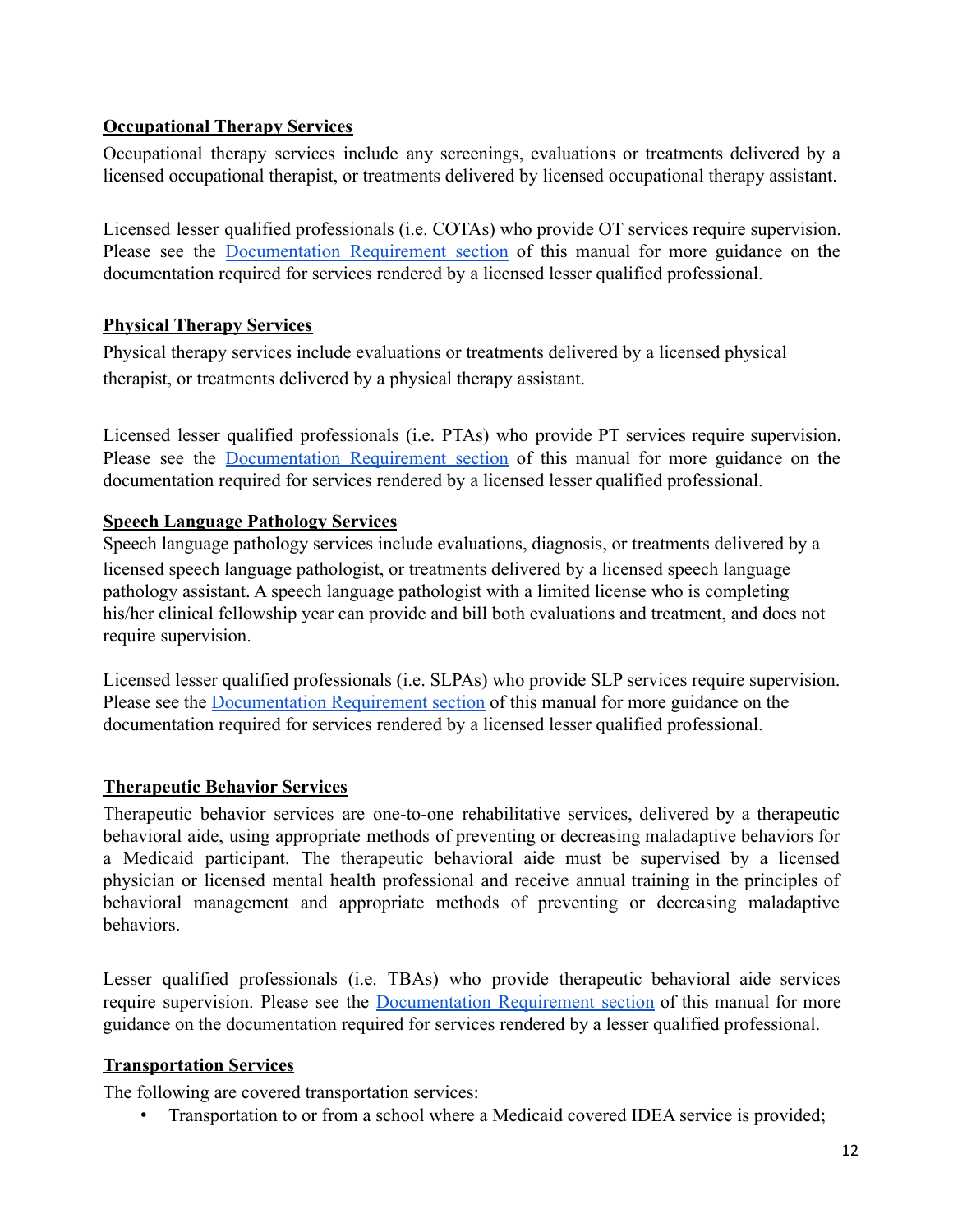- Transportation to or from a site where a Medicaid Early Intervention covered IDEA service is provided; and
- Transportation between a school and a Medicaid IDEA covered service.

Specialized transportation services are covered when provided to a child:

- Who is an eligible Medicaid participant requiring special transportation;
- Who was transported to and/or from a Medicaid covered service under IDEA; and
- Whose transportation and Medicaid covered services are included on the child's IEP/IFSP.

## **DOCUMENTATION REQUIREMENTS**

## <span id="page-12-0"></span>**Documentation is required for every Medicaid service delivered to a student.**

A record is considered complete, if it contains sufficient information to identify the student, document the intervention, treatment, and/or service provided as well as the student's response to the intervention, treatment, and/or service(s). All entries in the record must be **legible**, complete with date and time noted, and printed name and signature of the person providing the intervention, treatment, or service.

The provider **must** maintain documentation for all of the following data elements:

- *• Student Name*
- *• Medical Assistance Number*
- *Date and Duration of Service*: The date, start and stop time the Medicaid service is provided to a student.
- *Nature, Unit or Units, and Procedure Codes*
- *• Mode of Service Delivery: Was the service provided in person or via telehealth*

**NOTE:** IEP Service Coordination may be rendered in person, in writing, by telephone or via telehealth.

**NOTE:** IFSP Service Coordination may be rendered in person, by telephone or via telehealth.

- *Activity/Procedure Note***:** A written description of the intervention provided to the student. The note should clearly describe the therapist intervention/activity that was provided, and the student's response to it.
- *Individual/Group*: Document whether the student received services on an individual (I) basis or in a group (G) setting. When delivering therapies in a group setting, the group size should be two or more students. If individual therapy occurs while a provider works with a student during a class setting, the note needs to clearly specify and describe the individual treatment provided to the student.
- *Co-treatment***:** The simultaneous treatment by two providers of different therapy disciplines during the same time period may be provided in circumstances where it is medically necessary to optimize the student's rehabilitation. The billing time for these combined services must be prorated. In order to receive prorated reimbursement, the session must be at least 30 minutes.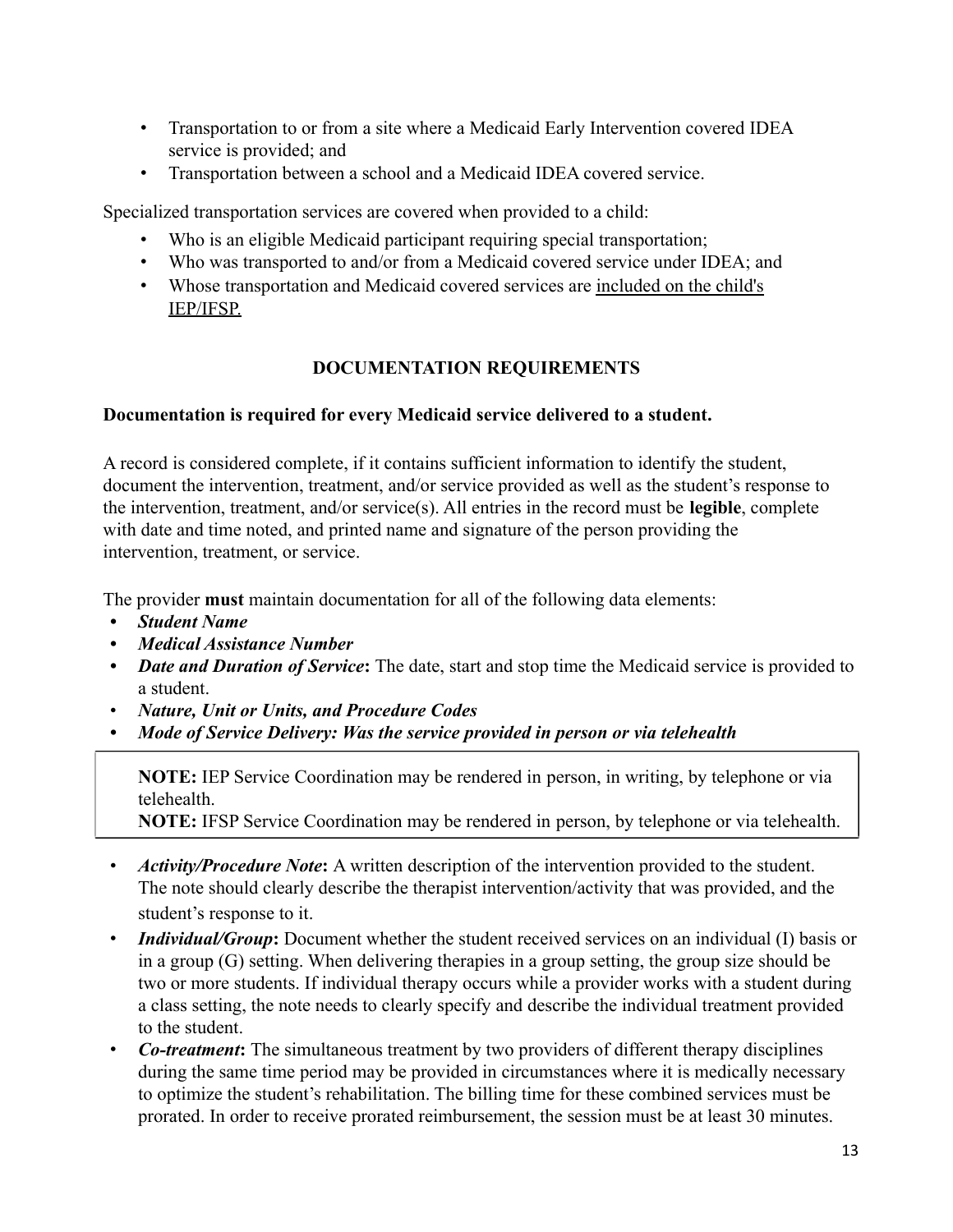There should be separate session notes for each of the two disciplines providing services during co-treatment.

- *Assessment/Reassessment:* The needs of the student may at times require assessments and reassessments. The assessment and reassessment reports must include the following elements:
	- The date and name of the assessment tool;
	- The behavioral responses and raw scores of the child;
	- The professional analysis of the data;
	- The recommendations for treatment;
	- The validity statement; and
	- The printed name and legible signature of the therapist.

**NOTE:** Multidisciplinary assessment reports require all of the above elements in addition to the signatures and initials of each therapist involved, for each section completed by that therapist.

- *Make-up Session*: If the service is a make-up session, this must clearly be documented in the service note, which should also include the date when the original session was scheduled. The make-up session must be made up within 3 months from the date the session was originally scheduled.
- *Provider name, location, and provider number*
- *Signatures***:** The printed name, legible signature, and credentials (RN, PT, LCSW-C, etc.) of the professional who provided the services. Signatures can be handwritten or in an electronic form (there needs to be an established protocol for electronic signatures). Insertions of signature or rubber stamps are not acceptable, unless medically documented with a prescription.
- *Transportation:* Transportation services can only be billed to Medicaid on days when the student received a school health- related service. A signed bus log documenting the trip to and from school is required. The bus log becomes a Medical Assistance record and must be retained as such.
- *• Supervision***:** Documentation of monthly supervision must be maintained for lesser qualified licensed professionals (SLPA, COTA, PTA, LGPC, LMSW, and TBA). This documentation must include:
	- The printed names and signatures of both the lesser qualified professional and supervisor;
	- Date of monthly supervision, completed in the same month of discussion of supervision activities, detailing monthly supervision (i.e. a supervision date in April, discussed supervision activities for the month of April);
	- The participant's full name and progress towards goals; and
	- Changes to the participant's treatment plan as a result of review;

Notes that are co-signed by the supervisor but do not include the documentation described above **DO NOT** meet the documentation requirement for supervision.

- *Location: Home, School, and Community:* The location of treatment needs to be identified on the IEP/IFSP in the description of service section, and in the documentation of the treatment or contact with family for service coordination.
- **Licenses:** Previous and current licenses must be maintained in a retrievable format to verify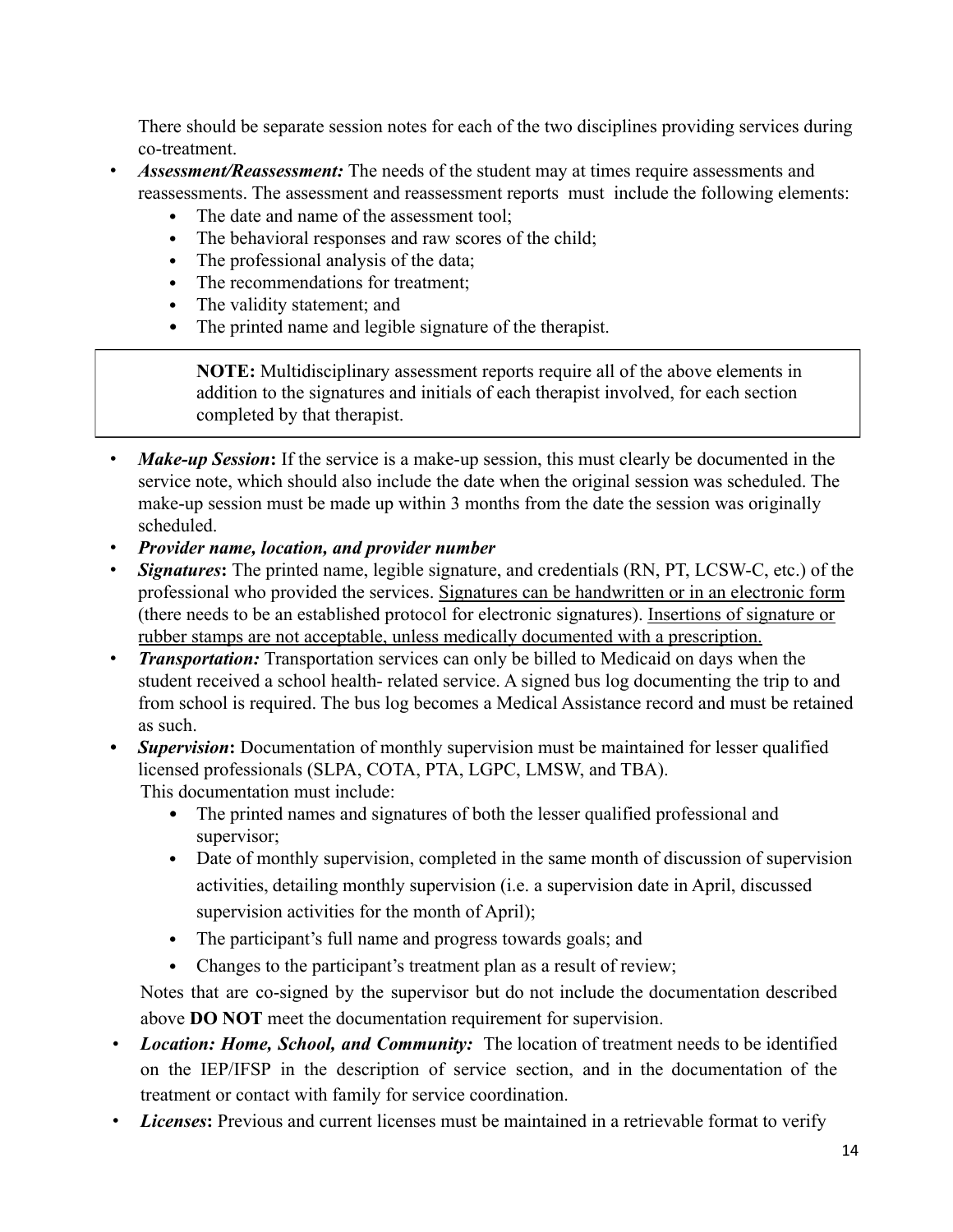the provider's credentials for all dates of services provided to Medicaid participants. Previous and current licenses for anyone providing supervision must also be maintained.

- *• Certifications:* Previous and current certifications must be maintained in a retrievable format to verify the provider's credentials for all dates of services provided to Medicaid participants.
- *Record Retention:* Providers are required to maintain all records related to Medicaid for six (6) years.

## **AUDIT REQUIREMENTS**

<span id="page-14-0"></span>Monitoring of delivery of IEP/IFSP services will be conducted on a regular basis by the Interagency Medicaid Monitoring Team (IMMT). Reimbursement for services that do not meet the requirements described in this manual will be recovered (see Recovery/Refund Process).

Copies of the following records must be maintained for six years for auditing purposes (even if the student is no longer living in the jurisdiction):

- A one-time Initial MA Parental Consent, signed by the parent on or after March 18, 2013;
- Evidence of annual written notification of MA rights given to parents;

**NOTE**: The language included in the initial MA Parental Consent and Annual Written Notification must be consistent with the language utilized by the Maryland Online IEP/IFSP at the time the signature was obtained or the notification was provided.

- Documentation of parental notification of name of current Service Coordinator;
- All IEP/IFSPs that were in effect during the month being reviewed;
- Notes of an IEP/IFSP team meeting and copies of all evaluation reports, if a child is not found to be eligible under IDEA;
- All evaluation reports, if an evaluation occurred for the month of review;
- Notes of an emergency meeting when billing for an emergency IEP review;
- All clinical and supporting documentation for each service as prescribed on the IEP/IFSP;
- Provider's active certification or active license at the time of treatment;
- Supervisor's license and documentation of supervision for lesser-qualified providers;
- Annual training is required for therapeutic behavior aides and non-professional service coordinators. Evidence of this annual training must include:
	- The name of the training course;
	- The date(s) of the training course;
	- The course description;
	- The name and credentials of the instructor; and
	- The attendance sheet verifying trainee participation, which must detail the printed name and signature of each trainee;
- <span id="page-14-1"></span>• Transportation attendance logs; and
	- Official school attendance record for each student.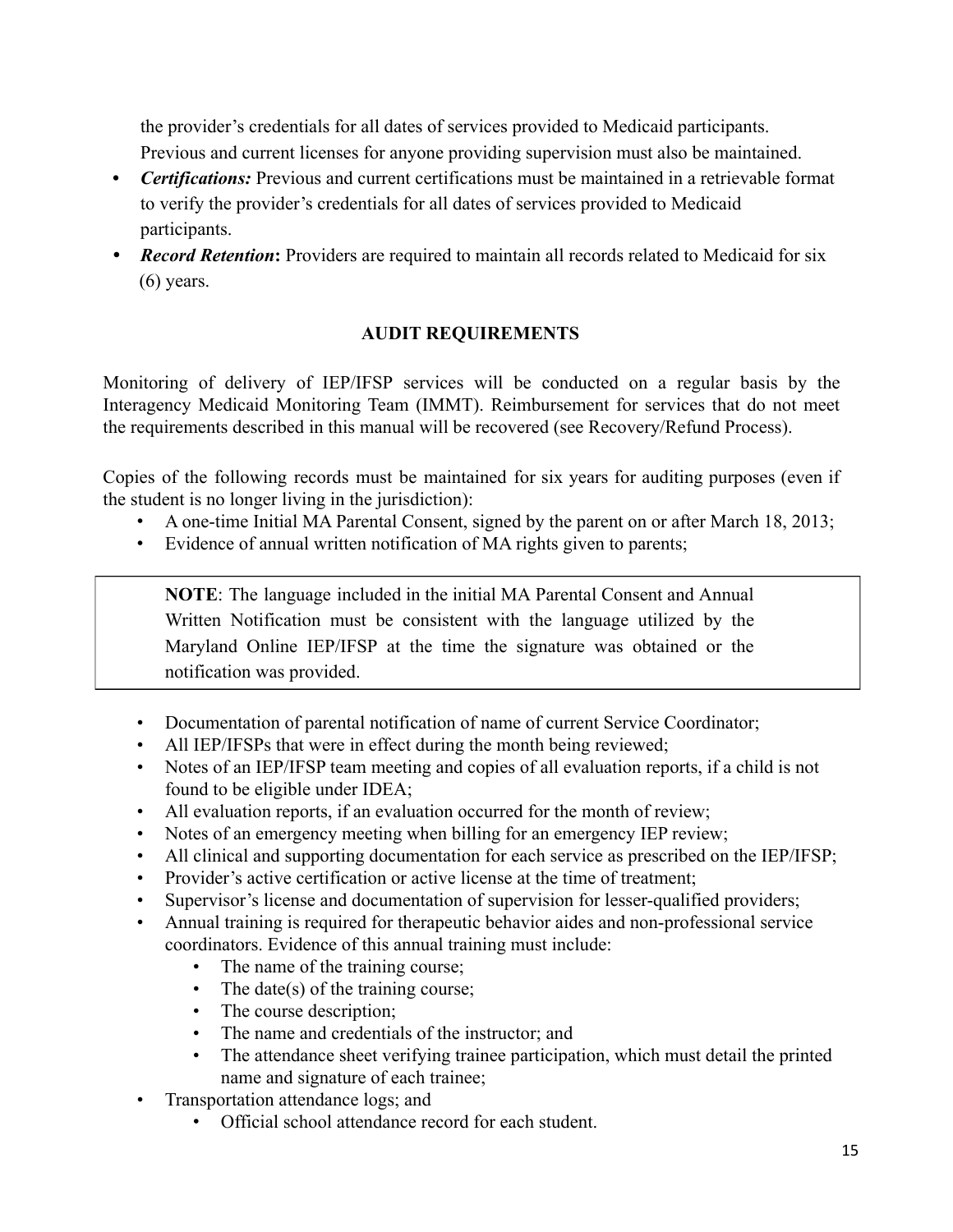### **INSTRUCTIONS ON RECOVERY/REFUND PROCESS (RETURNING FUNDS TO MEDICAID)**

<span id="page-15-0"></span>After the audit, schools and ITP providers will be notified verbally and in writing of findings regarding services that were not delivered in accordance with terms of applicable federal regulations and State Medicaid rules. The Department will seek reimbursement for any identified overpayment.

The funds will be deducted from future MA payments, thirty (30) days from the date of the notice. Schools have thirty (30) days from the date of the notice of a proposed action to appeal the decision in writing and request a hearing with the Department in accordance with COMAR 10.09.36.09.

## **CORRECTIVE ACTION PLAN**

<span id="page-15-1"></span>The Corrective Action Plan (CAP) addresses the actions taken by the provider to correct the findings identified (if any) in the IMMT's report. Use the provided CAP paperwork to document all CAP activities. The CAP must be submitted within eight (8) weeks following the receipt of the report. A second CAP, or CAP Part II is required approximately eight (8) weeks prior to the date of the next IMMT review. This portion of the CAP addresses the efficacy of the first portion of the CAP. Use the CAP paperwork provided by MSDE to document all CAP activities.

For the Department, a copy of the CAP should be sent to: Katie Neral, Deputy Director, Acute Care Administration, Maryland Department of Health, 201 W. Preston St., Rm. 215, Baltimore, MD 21201, *Katie.neral@maryland.gov*, and Stanlee Lipkin, Program Specialist, 201 W. Preston St., Rm. 210, Baltimore, MD 21201, [Stanlee.lipkin@maryland.gov.](mailto:Stanlee.lipkin@maryland.gov)

For MSDE, a copy of the CAP should be sent to: Kathi McConnell, Lead Medicaid Monitoring Specialist, Maryland State Department of Education, Division of Special Education/Early Intervention Services, 200 E. Baltimore St., Baltimore, MD 21201.

#### **SELF-MONITORING PROCESS**

<span id="page-15-2"></span>Providers are strongly encouraged to conduct self-monitoring activities related to the delivery and billing for Medicaid services.

When a provider needs to submit an adjustment, the provider should complete the MDH 4518A Adjustment Request Form, found on the [Provider Information](https://health.maryland.gov/mmcp/Pages/Provider-Information.aspx) page.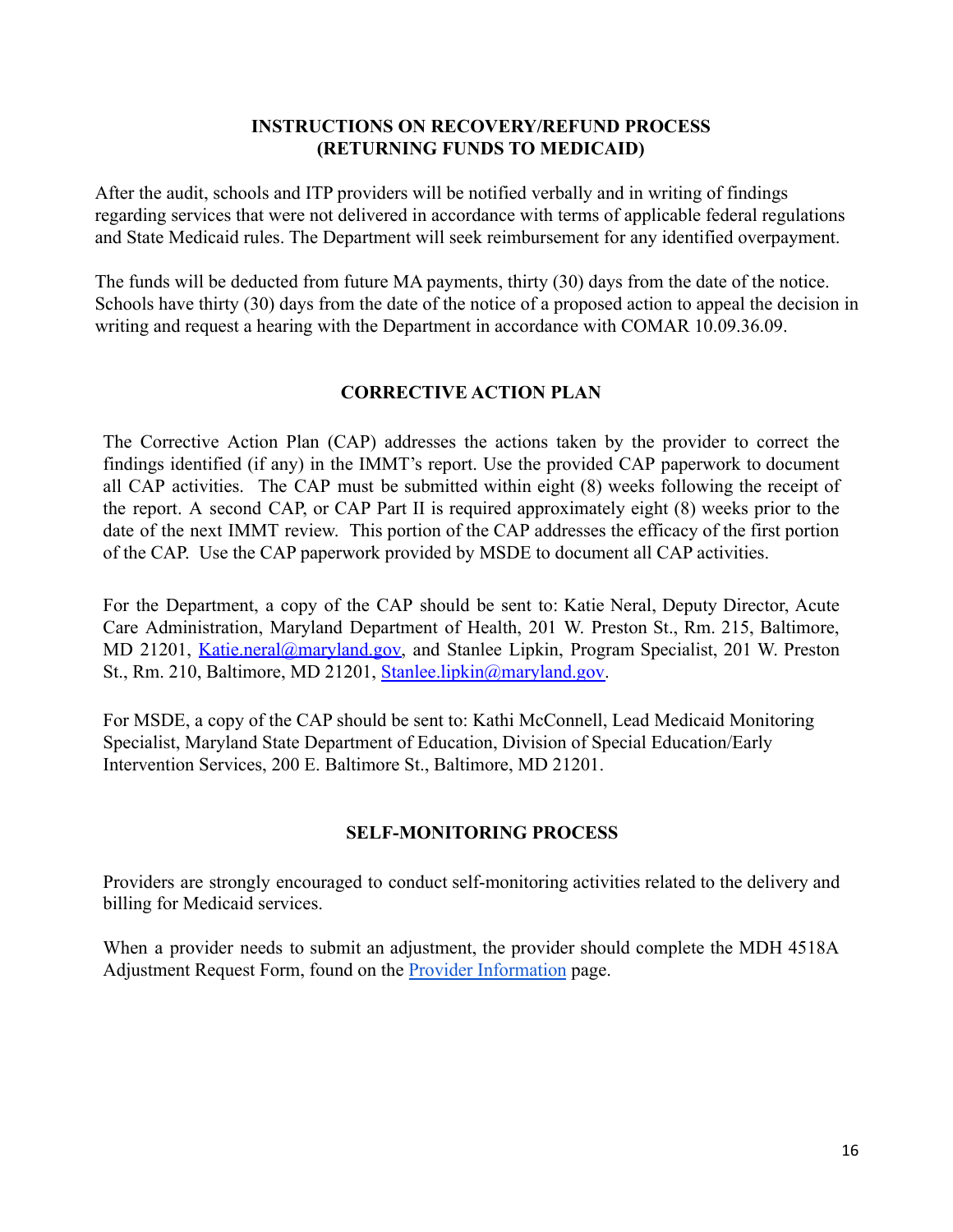## **BILLING GUIDELINES**

<span id="page-16-0"></span>The following guidelines are to be used for Medical Assistance (MA) reimbursement for children enrolled in the Medical Assistance Program who receive health-related services identified in an IEP/IFSP. The services must be medically necessary for evaluating the need for and implementation of a child's IEP/IFSP, pursuant to COMAR 10.09.50.04A (1)-(5). The child's record must document a disability or disorder. Health-related services or health-related early intervention services (including transportation) must be listed in the child's IEP/IFSP, and must be approved by the IEP/IFSP team. IEP and IFSP services must be billed using the provider's Maryland Medicaid provider type 91 provider number. All services with the exception of service coordination and transportation require the referring provider's NPI.

The provider shall submit requests for payment for school health-related services, health-related early intervention services, service coordination, and transportation services as stated in COMAR 10.09.36. Providers will accept payment in full for covered services rendered and make no additional charge to any person for covered services. Providers are reimbursed according to the Fee Schedule found at the end of this manual.

#### <span id="page-16-1"></span>**Billing Limitations**

#### **The Provider may not bill the Program for:**

- Services not listed on the child's IEP/IFSP;
- Services provided in excess of the IEP/IFSP;
- Services rendered by mail with the exception of IEP service coordination;
- Services with the exception of IEP/IFSP service coordination and Counseling rendered by telephone to the participant (or participant's parent/guardian on the participant's behalf);
- Completion of notes, forms or reports with the exception of 96136 and 96137;
- Broken or missed appointments;
- Services that do not meet the standards set forth in the Documentation Requirements section noted above;
- Consultation with other staff;
- Services provided by unlicensed student interns or any other unqualified provider;
- Make-up services provided on the same day as regular services were delivered; and
- Services limited to coaching; no direct therapeutic interventions provided to the child/student.

The Department may not reimburse for claims received for services provided more than 12 months after the date of service. The claim is considered to have been received when the claim is reported on the provider's remittance advice statement.

The provider may not bill the Program for evaluations/re-evaluations and therapy provided on the same day for the same service type (e.g., PT evaluation or reevaluation and PT services on the same date of service).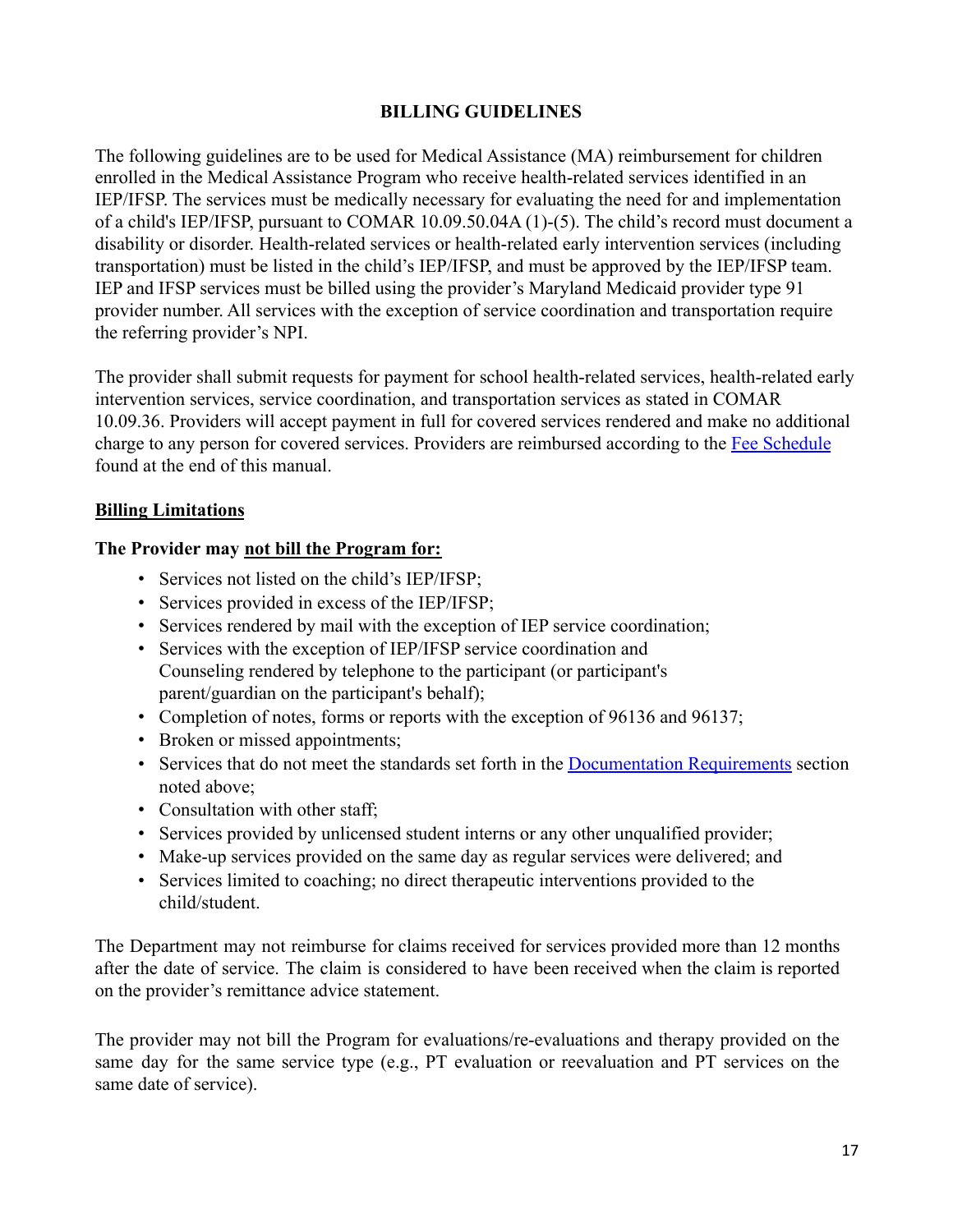When co-treatment has taken place, the billing time for these combined services must be prorated and have separate session notes for each of the two disciplines. If the two therapy providers were present for 30 minutes, (e.g., OT and PT), the following services should be billed: 1 unit (15 minutes) of OT services and 1 unit (15 minutes) of PT services. If the co- treatment of a 30 minute service involves a speech therapist, the speech therapy provider should bill for 1 unit of service (92507, one time per day) and the second therapy provider (OT and/or PT) should bill for 1 unit of service (15 minutes).

## <span id="page-17-0"></span>**Third Party Insurance**

If the Medicaid participant has other insurance in addition to Medicaid, do not bill Medicaid for these services**. IEP and IFSP service coordination and transportation services are an exception to this requirement.**

## <span id="page-17-1"></span>**Parental Consent**

An initial consent form must be signed by the participant's parent (or by the participant if 18 years or older and competent) and must be on file prior to billing for medical assistance. The language included in the initial MA Parental Consent must be consistent with the language utilized by the Maryland Online IEP/IFSP at the time the signature was obtained. A Medical Assistance service coordinator must be identified by name on the consent form in order to bill service coordination. A backup service coordinator may be identified as well.

A signed consent should be on file for all participants so that if a non-Medical Assistance covered participant gains Medical Assistance eligibility, back billing would be able to take place for services rendered during the eligibility certification period, up to the previous 12 months.

A copy of the annual written notification of MA rights must be distributed to the participant's parent annually. The language included in the Annual Written Notification must be consistent with the language utilized by the Maryland Online IEP/IFSP at the time the notification was provided.

For any changes to the service coordinator, the parent must be notified in writing. Billing for new service coordination cannot be submitted until this is complete. Please note that while a new consent form is not necessary for this process, it may be utilized to make this process easier and will fulfill the annual notification requirement as well.

**NOTE:** The parents must be notified in writing when there is a change in the Service Coordinator.

## <span id="page-17-2"></span>**Claims Submission**

For information on claims submission, please refer to the CMS-1500 Billing Instructions on the [Provider Information page](https://health.maryland.gov/mmcp/Pages/Provider-Information.aspx).

## **Referring Provider**

Claims for all services except service coordination and transportation services must include the name and NPI for the Referring Provider (RP) in Box 17 of the CMS 1500. The RP must be a licensed fully qualified enrolled Medicaid provider.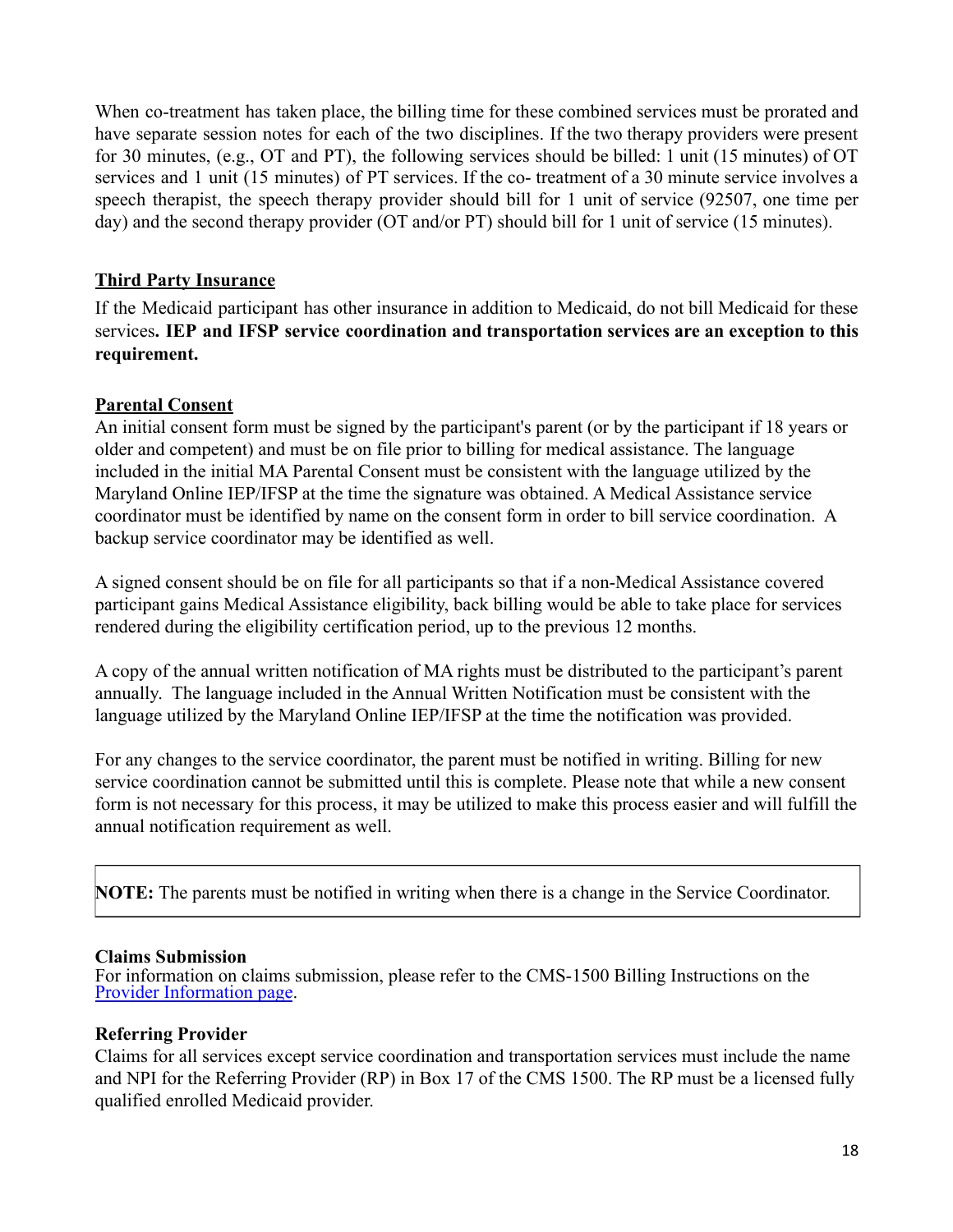# <span id="page-18-0"></span>**IEP/IFSP HEALTH-RELATED SERVICE PROCEDURE CODES & FEE SCHEDULE EFFECTIVE 11/01/21**

*As a Maryland Medicaid provider, it is your responsibility to bill the Program appropriately for all school health-related and early intervention health-related services including service coordination and transportation services.*

| <b>Procedure</b><br>Code      | <b>Procedure Description</b>                   |                       | <b>Qualified Provider</b>                                                                                                                        | <b>Unit of</b><br><b>Service</b> | Rate per<br>Unit | <b>Maximum Units</b><br>of Service                   |
|-------------------------------|------------------------------------------------|-----------------------|--------------------------------------------------------------------------------------------------------------------------------------------------|----------------------------------|------------------|------------------------------------------------------|
| <b>Psychological Services</b> |                                                |                       |                                                                                                                                                  |                                  |                  |                                                      |
|                               | Psychiatric<br>Diag.<br><b>Interview</b>       | <b>Modifier</b><br>AF | <b>Licensed Psychiatrist</b>                                                                                                                     | $\mathbf{1}$                     | \$191.78         |                                                      |
|                               |                                                | AH                    | <b>Licensed Psychologist</b>                                                                                                                     | $\mathbf{1}$                     | \$156.16         |                                                      |
| 90791**                       |                                                | AJ                    | <b>LCSW-C</b>                                                                                                                                    | 1                                | \$136.74         |                                                      |
|                               |                                                | AJ                    | <b>LCPC</b>                                                                                                                                      | $\mathbf{1}$                     | \$136.74         |                                                      |
|                               |                                                | AJ                    | <b>Licensed Nurse</b><br>Psychotherapist                                                                                                         | $\mathbf{1}$                     | \$136.74         |                                                      |
| 90832**                       | <b>Individual psychotherapy</b>                |                       | <b>Licensed Psychiatrist,</b><br><b>Licensed Psychologist,</b><br>LCSW-C, LMSW,<br>LCPC, LGPC,<br><b>Licensed Nurse</b><br>Psychotherapist       | $20-30$ min                      | \$51.70          | one per day;<br>cannot bill 90834<br>on the same day |
| 90834**                       | <b>Individual psychotherapy</b>                |                       | <b>Licensed Psychiatrist,</b><br><b>Licensed Psychologist,</b><br>LCSW-C, LCPC,<br>LMSW, LCPC, LGPC,<br><b>Licensed Nurse</b><br>Psychotherapist | 45-50 min                        | \$93.69          | one per day;<br>cannot bill 90832<br>on the same day |
| 90847**                       | <b>Family psychotherapy</b><br>$45-60$ minutes |                       | <b>Licensed Psychiatrist,</b><br><b>Licensed Psychologist,</b><br>LCSW-C, LCPC,<br>LMSW, LCPC, LGPC,<br><b>Licensed Nurse</b><br>Psychotherapist | $\mathbf{1}$                     | <u>\$98.55</u>   |                                                      |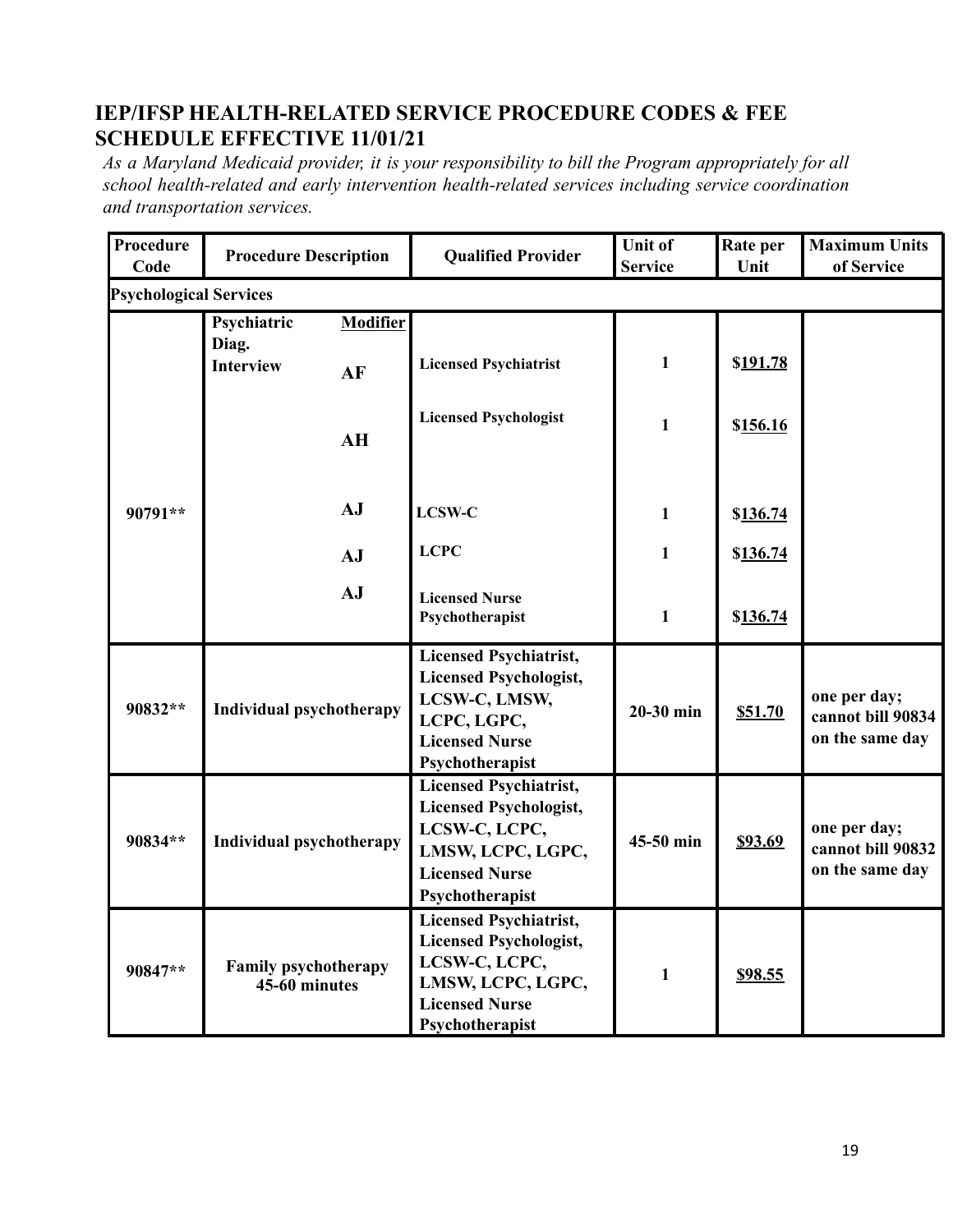| Procedure<br>Code | <b>Procedure Description</b>                                                                                                                                                         | <b>Qualified Provider</b>                                                                                                                        | <b>Unit of</b><br><b>Service</b> | Rate per<br>Unit | <b>Maximum Units</b><br>of Service                                                                       |
|-------------------|--------------------------------------------------------------------------------------------------------------------------------------------------------------------------------------|--------------------------------------------------------------------------------------------------------------------------------------------------|----------------------------------|------------------|----------------------------------------------------------------------------------------------------------|
| 90853             | Group psychotherapy                                                                                                                                                                  | <b>Licensed Psychiatrist,</b><br><b>Licensed Psychologist,</b><br>LCSW-C, LCPC,<br>LMSW, LCPC, LGPC,<br><b>Licensed Nurse</b><br>Psychotherapist | 1                                | <b>\$31.94</b>   |                                                                                                          |
| 96130             | Psychological<br><b>Testing, Evaluation,</b><br><b>Treatment Planning</b><br>and Report, and<br><b>Interactive feedback to</b><br>the student, family<br>members,<br>and caregivers. | <b>Licensed Psychologist</b>                                                                                                                     | <b>First hour</b>                | \$145.97         | One per 12<br>months                                                                                     |
| 96131             | Psychological<br><b>Testing, Evaluation,</b><br><b>Treatment Planning</b><br>and Report, and<br><b>Interactive feedback</b><br>to the student,<br>family members,<br>and caregivers. | <b>Licensed Psychologist</b>                                                                                                                     | Each<br>additional<br>hour       | \$110.93         | Two per 12<br>months                                                                                     |
| 96136             | <b>Psychological Test</b><br><b>Administration and Scoring</b>                                                                                                                       | <b>Licensed Psychologist</b>                                                                                                                     | First 30<br>minutes              | \$60.19          | One per 12<br>months                                                                                     |
| 96137             | <b>Psychological Test</b><br><b>Administration and</b><br><b>Scoring</b>                                                                                                             | <b>Licensed Psychologist</b>                                                                                                                     | Each<br>additional 30<br>minutes | \$56.11          | Three units per<br>day, Nine units<br>per 12 months                                                      |
|                   | <b>Speech Language Pathology</b>                                                                                                                                                     |                                                                                                                                                  |                                  |                  |                                                                                                          |
| 92521**           | Evaluation of speech fluency Licensed Speech Pathologist                                                                                                                             |                                                                                                                                                  | 1                                | \$91.35          | maximum units:<br>one time per 12<br>months; cannot<br>bill 92507 or<br>92508 on the<br>same day         |
| 92522**           | Evaluation of speech sound<br>production                                                                                                                                             | Licensed Speech Pathologist                                                                                                                      | $\mathbf{1}$                     | \$74.00          | maximum units:<br>one time per 12<br>months; cannot<br>bill 920507,<br>92508 or 92523<br>on the same day |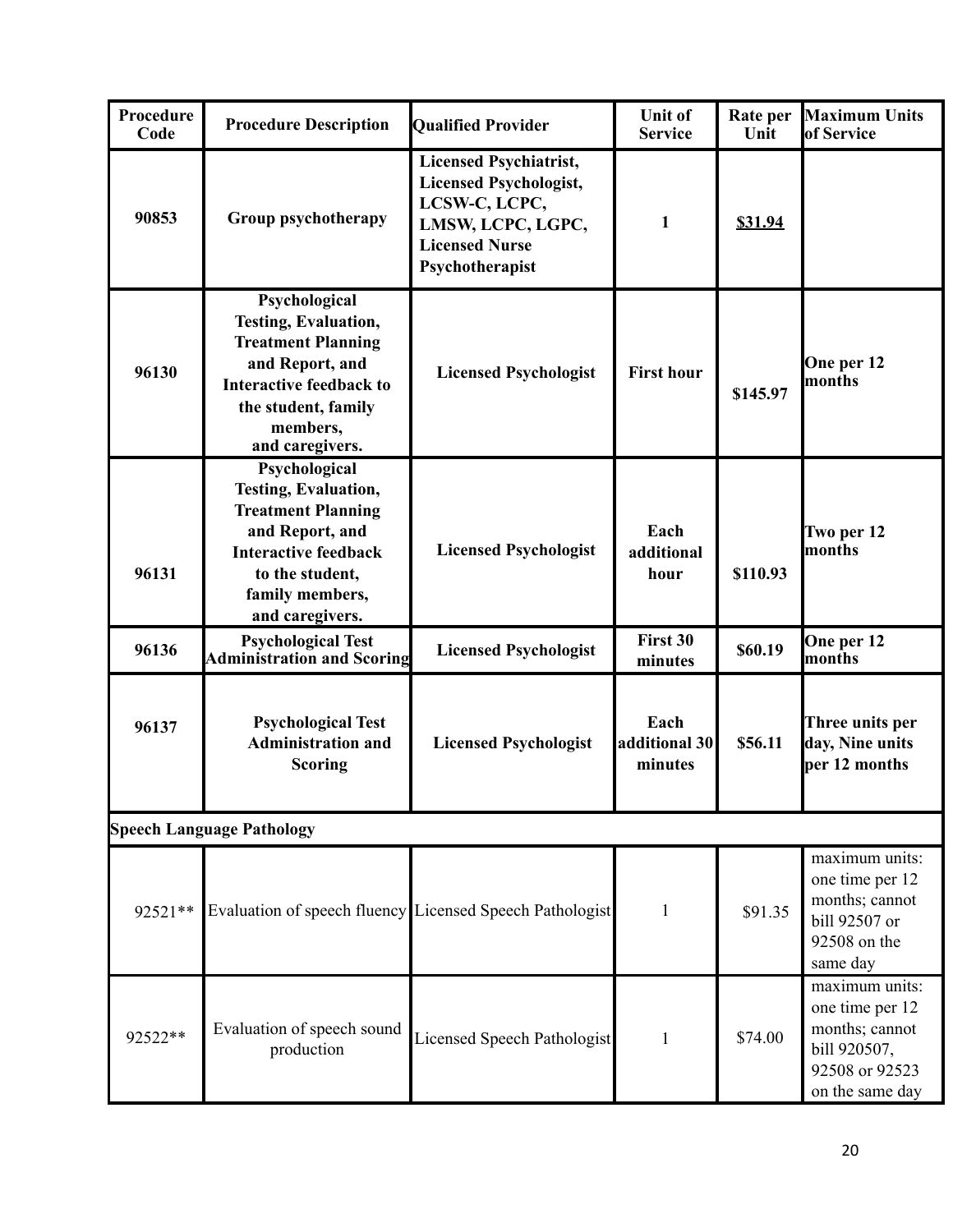| Procedure<br>Code              | <b>Procedure Description</b>                                                                          | <b>Qualified Provider</b>                                                       | <b>Unit of</b><br><b>Service</b> | Rate per<br>Unit | <b>Maximum Units</b><br>of Service                                                                      |
|--------------------------------|-------------------------------------------------------------------------------------------------------|---------------------------------------------------------------------------------|----------------------------------|------------------|---------------------------------------------------------------------------------------------------------|
| 92523**                        | Evaluation of speech sound<br>production with evaluation<br>of language comprehension<br>& expression | <b>Licensed Speech</b><br>Pathologist                                           | 1                                | \$153.97         | maximum units:<br>one time per 12<br>months; cannot<br>bill 92507, 92508<br>or 92522 on the<br>same day |
| 92523**<br>with 52<br>Modifier | Evaluation of language<br>comprehension &<br>expression                                               | Licensed Speech<br>Pathologist                                                  | 1                                | \$79.97          | maximum units:<br>one time per 12<br>months; cannot<br>bill 92507, 92508<br>or 92522 on the<br>same day |
| 92524**                        | Behavioral & qualitative<br>analysis of voice &<br>resonance                                          | Licensed Speech<br>Pathologist                                                  | 1                                | \$77.40          | maximum units:<br>one time per 12<br>months; cannot<br>bill 92507, 92508<br>or 92522 on the<br>same day |
| 92507**                        | Individual speech therapy                                                                             | <b>Licensed Speech Pathologist</b><br>or Licensed Speech<br>Pathology Assistant | 1                                | \$63.99          | One time per day;<br>cannot bill 92508<br>on the same day                                               |
| 92508**                        | Group speech therapy                                                                                  | <b>Licensed Speech Pathologist</b><br>or Licensed Speech<br>Pathology Assistant | 1                                | \$25.68          | one time per day;<br>cannot bill 92507<br>on the same day                                               |
| <b>Audiology</b>               |                                                                                                       |                                                                                 |                                  |                  |                                                                                                         |
| 92551                          | Screening Test Pure Tone, Air<br>Only                                                                 | Licensed Audiologist                                                            | 1                                | \$9.72           | one time per day                                                                                        |
| 92552                          | <b>Pure Tone Audiometry</b>                                                                           | Licensed Audiologist                                                            | $\mathbf{1}$                     | \$25.40          | one time per day;<br>cannot bill 92557<br>on the same day                                               |
| 92553                          | Audiometry, Air & Bone                                                                                | Licensed Audiologist                                                            | 1                                | \$30.25          | one time per day;<br>cannot bill 92557<br>on the same day                                               |
| 92555                          | <b>Hearing Test</b>                                                                                   | Licensed Audiologist                                                            | 1                                | \$18.85          |                                                                                                         |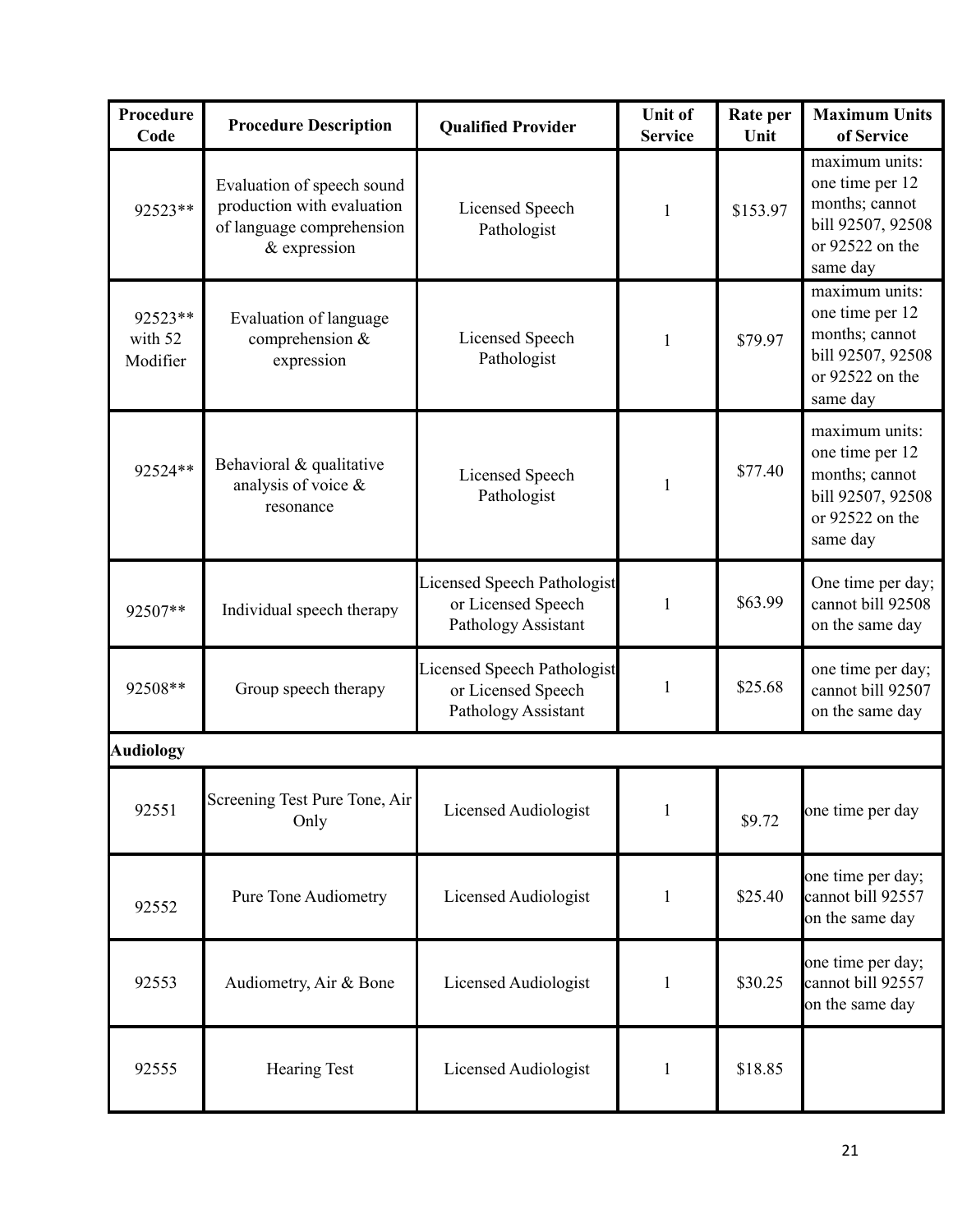| <b>Procedure</b><br>Code               | <b>Procedure Description</b>                                                           | <b>Qualified Provider</b>                  | <b>Unit of</b><br><b>Service</b> | Rate per<br>Unit | <b>Maximum Units</b><br>of Service                                    |
|----------------------------------------|----------------------------------------------------------------------------------------|--------------------------------------------|----------------------------------|------------------|-----------------------------------------------------------------------|
| 92556                                  | Speech Audiometry, with<br>speech recognition                                          | <b>Licensed Audiologist</b>                | 1                                | \$30.53          | one time per day;<br>cannot bill 92557<br>on the same day             |
| 92557                                  | Comprehensive audiology<br>evaluation                                                  | Licensed Audiologist                       | 1                                | \$36.60          | one time per day;<br>cannot bill 92552<br>on the same day             |
| 92567                                  | Tympanometry                                                                           | Licensed Audiologist                       | 1                                | \$17.36          | one time per day;<br>cannot bill 92550<br>or 92570 on the<br>same day |
| 92568                                  | <b>Acoustic Reflex Testing</b>                                                         | Licensed Audiologist                       | 1                                | \$16.22          | one time per day;<br>cannot bill 92550<br>or 92570 on the<br>same day |
| 92570                                  | <b>Acoustic Immittance Testing</b>                                                     | Licensed Audiologist                       | $\mathbf{1}$                     | \$36.00          | one time per day                                                      |
| 92579                                  | <b>Visual Reinforcement</b><br>Audiometry                                              | Licensed Audiologist                       | 1                                | \$35.55          |                                                                       |
| 92582                                  | <b>Conditioning Play</b><br>Audiometry                                                 | Licensed Audiologist                       | 1                                | \$53.94          |                                                                       |
| 92587                                  | Distortion product evoked<br>otoacoustic emissions; limited<br>evaluation              | Licensed Audiologist                       | 1                                | \$24.18          | one per year                                                          |
| 92588                                  | Evoked otoacoustic emissions;<br>comprehensive evaluation                              | <b>Licensed Audiologist</b>                | 1                                | \$36.71          |                                                                       |
| 92592                                  | Hearing Aid Check, Monaural                                                            | Licensed Audiologist                       | 1                                | \$42.00          | one time per day                                                      |
| 92593                                  | Hearing Aid Check, Binaural                                                            | <b>Licensed Audiologist</b>                | 1                                | \$42.00          | one time per day                                                      |
| 92626                                  | Evaluation of auditory rehab<br>status; first hour (can be used<br>pre-op and post-op) | Licensed Audiologist                       | 1                                | \$70.21          |                                                                       |
| 92627                                  | Evaluation of auditory rehab<br>status; each additional 15 min.                        | Licensed Audiologist                       | 1                                | \$17.37          |                                                                       |
| <b>Therapeutic Behavioral Services</b> |                                                                                        |                                            |                                  |                  |                                                                       |
| 96158                                  | <b>Therapeutic Behavior</b><br><b>Services</b>                                         | <b>Therapeutic Behavior</b><br><b>Aide</b> | First 30<br>minutes              | \$29.50          | one time per day                                                      |
| 96159                                  | <b>Therapeutic Behavior</b><br><b>Services</b>                                         | <b>Therapeutic Behavior</b><br>Aide        | Each<br>additional 15<br>minutes | \$14.75          | unlimited                                                             |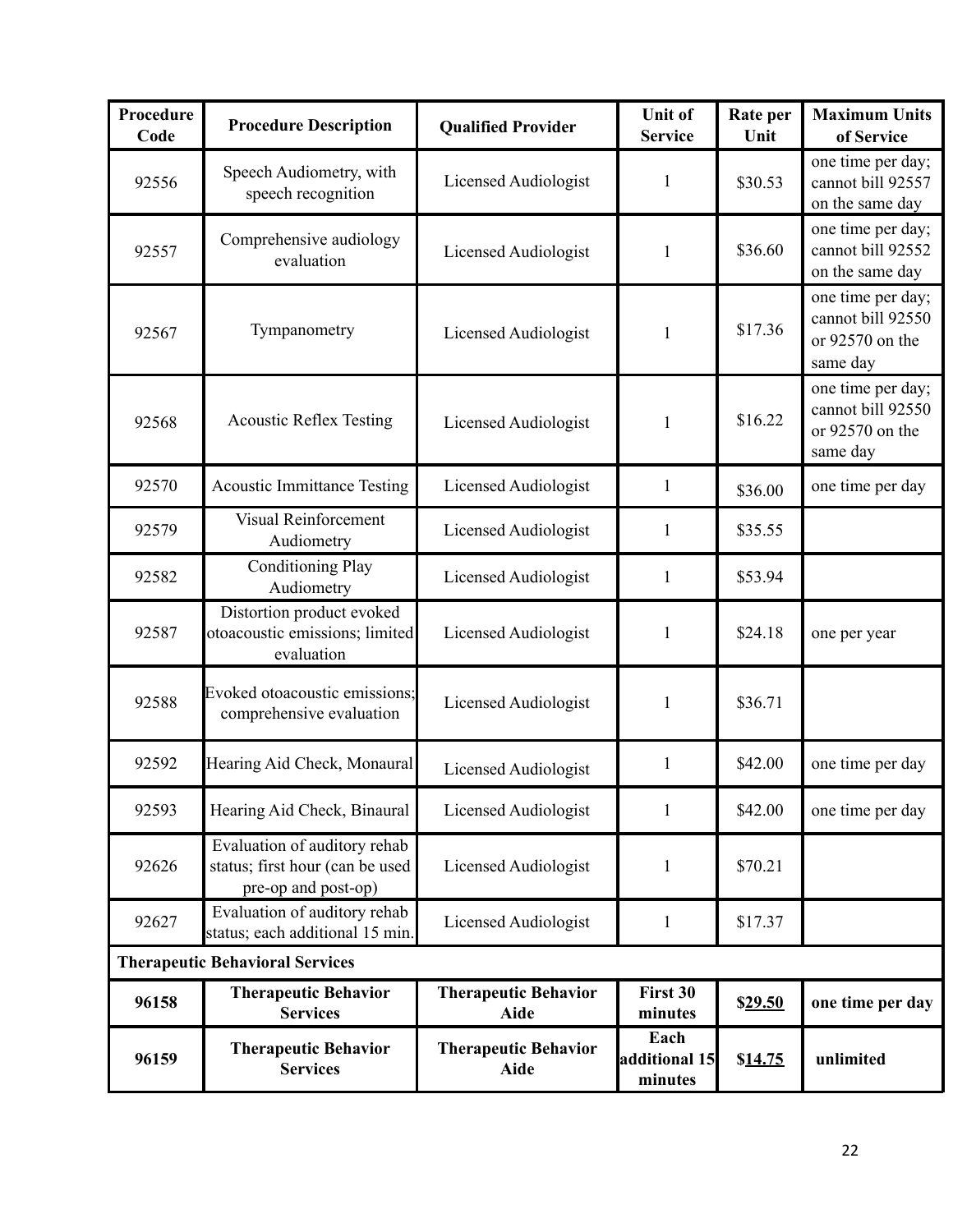| <b>Procedure</b><br>Code    | <b>Procedure Description</b>                                     | <b>Qualified Provider</b>                                                              | <b>Unit of</b><br><b>Service</b> | Rate per<br>Unit | <b>Maximum Units</b><br>of Service                                                     |
|-----------------------------|------------------------------------------------------------------|----------------------------------------------------------------------------------------|----------------------------------|------------------|----------------------------------------------------------------------------------------|
| <b>Physical Therapy</b>     |                                                                  |                                                                                        |                                  |                  |                                                                                        |
| 97161**                     | Physical therapy evaluation,<br>Low complexity, 20 min           | <b>Licensed Physical</b><br>Therapist                                                  | $\mathbf{1}$                     | \$69.20          | one time per 12<br>months, cannot<br>bill with 97110                                   |
| 97162**                     | Physical therapy<br>evaluation, Moderate<br>complexity, 30 min   | <b>Licensed Physical</b><br>Therapist                                                  | $\mathbf{1}$                     | \$69.20          | one time per 12<br>months, cannot<br>bill with 97110                                   |
| 97163**                     | Physical therapy evaluation,<br>High complexity, 45 min          | <b>Licensed Physical</b><br>Therapist                                                  | 1                                | \$69.20          | one time per 12<br>months, cannot<br>bill with 97110                                   |
| 97164**                     | Physical therapy<br>re-evaluation,<br>Established plan of care   | <b>Licensed Physical</b><br>Therapist                                                  | 1                                | \$47.19          | cannot bill<br>97161, 97162,<br>97163, or 97110<br>on the same day                     |
| 97110**                     | Physical therapy service                                         | <b>Licensed Physical</b><br>Therapist, or<br>Licensed<br>Physical Therapy<br>Assistant | 15 min                           | \$29.03          | 4 units per day;<br>cannot bill 97161,<br>97162, 97163, or<br>97164 on the same<br>day |
| <b>Occupational Therapy</b> |                                                                  |                                                                                        |                                  |                  |                                                                                        |
| 97165**                     | Occupational therapy<br>evaluation, low intensity, 30<br>min     | Licensed<br>Occupational<br>Therapist                                                  | $\mathbf{1}$                     | \$67.01          | one time per 12<br>months, cannot<br>bill 97530, or<br>97150 on the same<br>day        |
| 97166**                     | Occupational therapy<br>evaluation, Moderate intensity<br>45 min | Licensed<br>Occupational<br>Therapist                                                  | $\mathbf{1}$                     | \$67.01          | one time per 12<br>months, cannot<br>bill 97530, or<br>97150 on<br>the same day        |
| 97167**                     | Occupational therapy<br>evaluation, High intensity 60<br>min     | Licensed<br>Occupational<br>Therapist                                                  | $\mathbf{1}$                     | \$67.01          | one time per 12<br>months, cannot<br>bill 97530, or<br>97150 on<br>the same day        |
| 97168**                     | Occupational Therapy re-<br>evaluation                           | Licensed<br>Occupational<br>Therapist                                                  | $\mathbf{1}$                     | \$44.34          | cannot bill 97165,<br>97166, 97167,<br>97150, or 97530<br>on the same day              |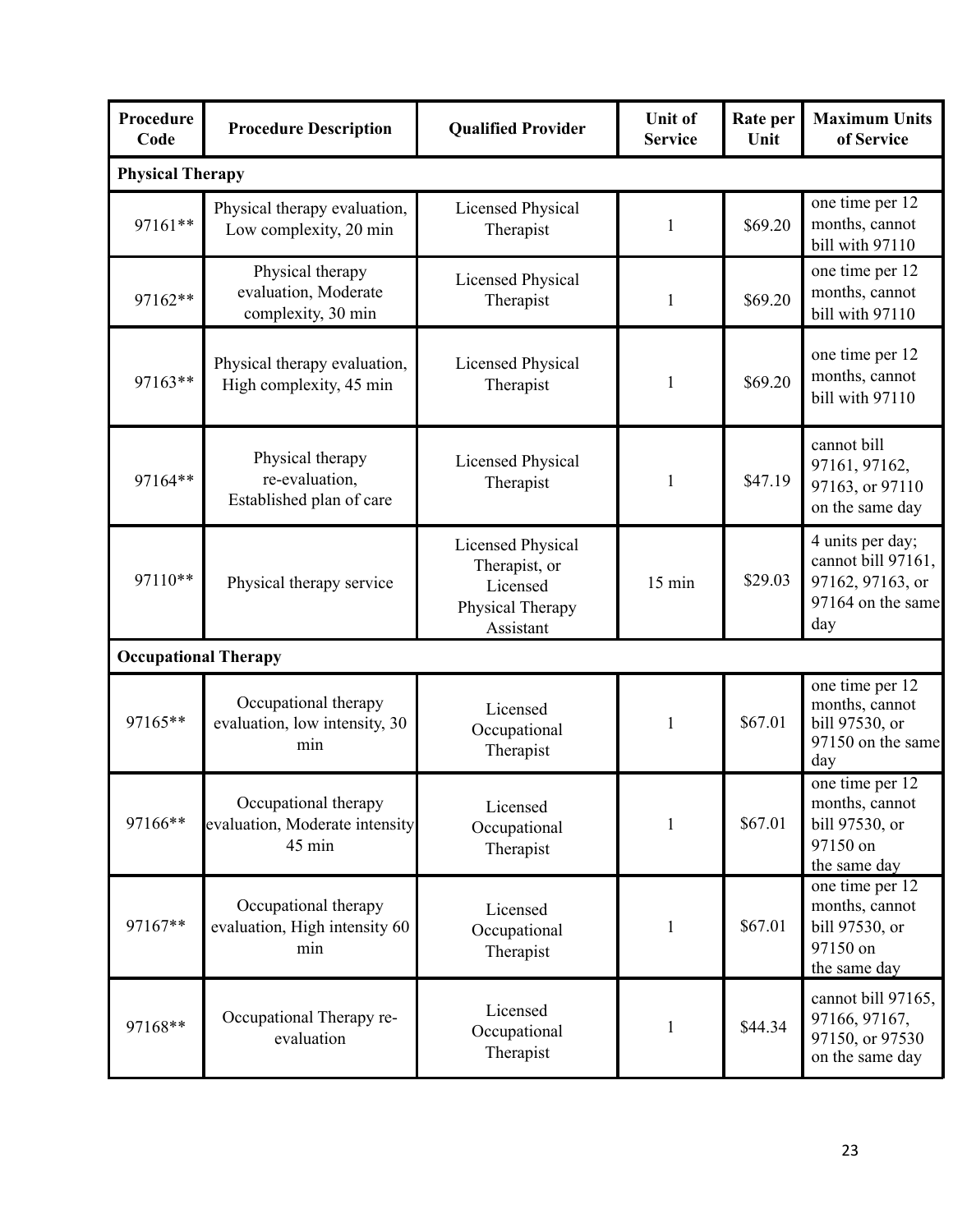| Procedure<br>Code                          | <b>Procedure Description</b>              | <b>Qualified Provider</b>                                                           | <b>Unit of</b><br><b>Service</b> | Rate per<br>Unit | <b>Maximum Units</b><br>of Service                                                             |
|--------------------------------------------|-------------------------------------------|-------------------------------------------------------------------------------------|----------------------------------|------------------|------------------------------------------------------------------------------------------------|
| 97150**                                    | Group occupational therapy<br>service     | Licensed Occupational<br>Therapist or<br>Licensed Occupational<br>Therapy Assistant | 1                                | \$18.25          | cannot bill 97165,<br>97166, 97167,<br>97168, or 97530<br>on the same day                      |
| 97530**                                    | Occupational therapy service              | Licensed Occupational<br>Therapist or<br>Licensed Occupational<br>Therapy Assistant | 15 min                           | \$30.56          | 4 units per day;<br>cannot bill<br>97165,97166,<br>97167,97168, or<br>97150 on the same<br>day |
| <b>Nursing Services</b>                    |                                           |                                                                                     |                                  |                  |                                                                                                |
| <b>T1000</b>                               | <b>Nursing services</b>                   | <b>Registered Nurse</b>                                                             | $15$ min                         | \$15.91          | 8 units per day                                                                                |
| <b>T1000</b><br>with 52<br><b>Modifier</b> | <b>Nursing Services</b>                   | <b>Licensed Practical Nurse</b>                                                     | $15$ min                         | \$10.31          | 8 units per day                                                                                |
| <b>Nutrition Services</b>                  |                                           |                                                                                     |                                  |                  |                                                                                                |
| 97802**                                    | Nutrition assessment &<br>intervention    | Licensed<br>Dietitian/Nutritionist                                                  | 15 min                           | \$30.03          | once per year; 4<br>units per day                                                              |
| 97803**                                    | Nutrition re-assessment &<br>intervention | Licensed<br>Dietitian/Nutritionist                                                  | 15 min                           | \$26.35          | 2 units per day;<br>cannot bill 97802<br>on the same day                                       |
| <b>Service Coordination</b>                |                                           |                                                                                     |                                  |                  |                                                                                                |
| T1023-TG                                   | <b>Initial IEP/IFSP</b>                   | Qualified Service<br>Coordinator per COMAR<br>10.09.40 or COMAR<br>10.09.52         | 1                                | \$500.00         | once per lifetime,<br>age 0-2; once per<br>lifetime, age 3-20                                  |
| $T1023**$                                  | Periodic IEP/IFSP Review                  | Qualified Service<br>Coordinator per COMAR<br>10.09.40. or COMAR<br>10.09.52        | 1                                | \$275.00         | 3 per calendar year                                                                            |
| T2022**                                    | <b>Ongoing Service Coordination</b>       | Qualified Service<br>Coordinator per COMAR<br>10.09.40 or COMAR<br>10.09.52         | 1                                | \$150.00         | once a month;<br>cannot bill T1023<br>or T1023-TG in<br>the same month                         |